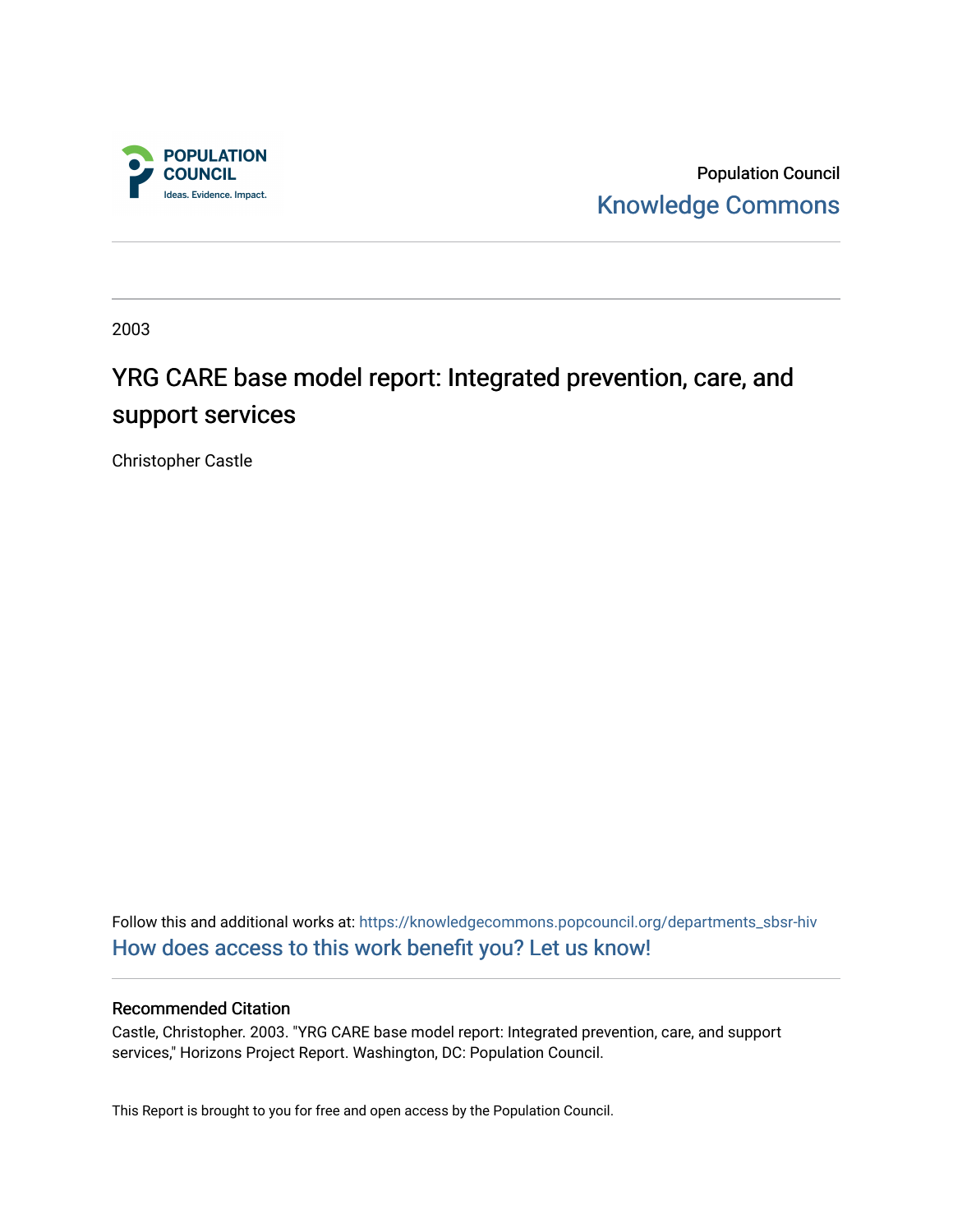# **YRG CARE Base Model Report**

**Integrated Prevention, Care, and Support Services**

A document produced as part of the study, "Scaling-up affordable and appropriate care and support services for people living with HIV/AIDS in South India," conducted by YRG CARE, Horizons, and the International HIV/AIDS Alliance





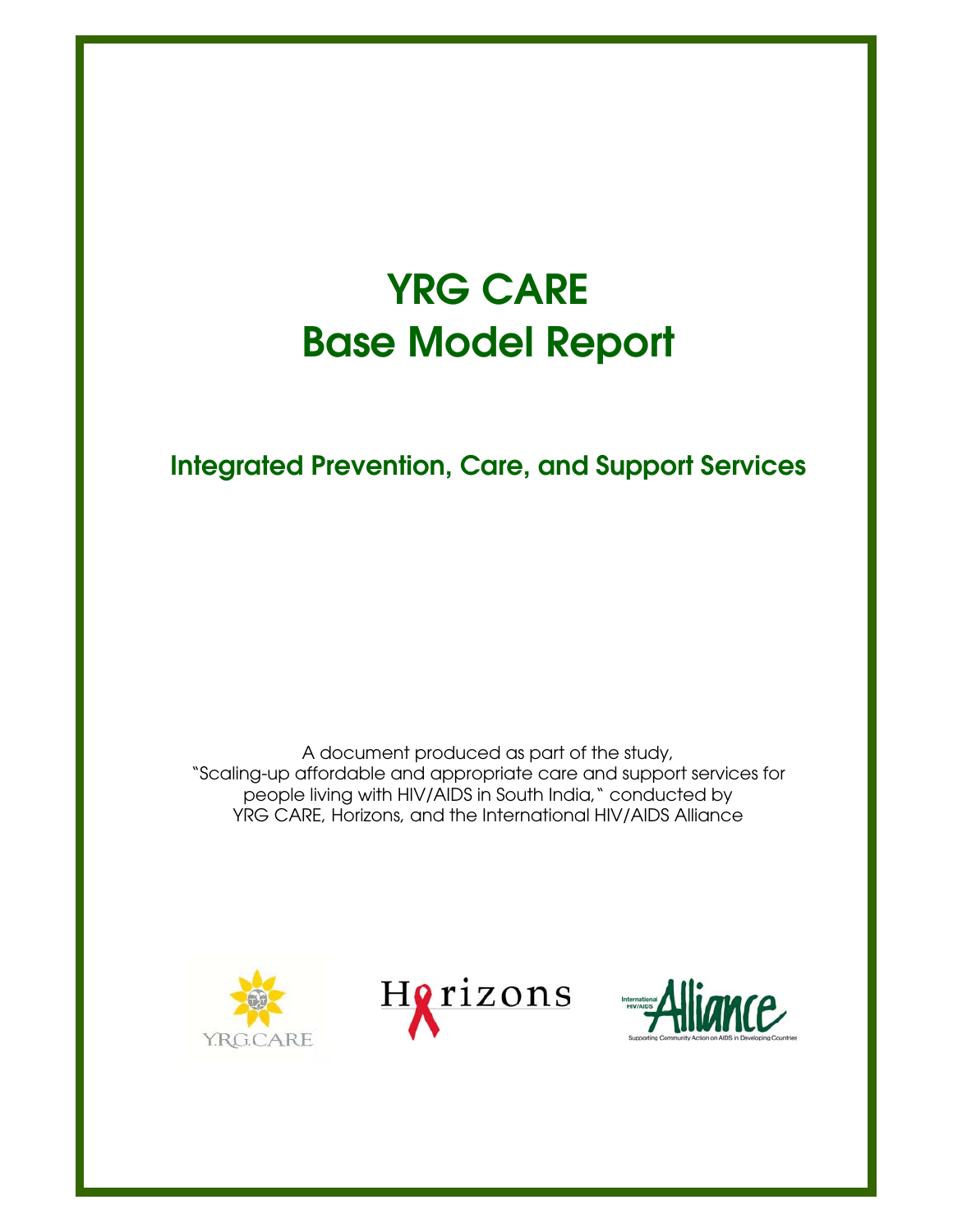

This study was supported by the Horizons Program, which is implemented by the Population Council in collaboration with the International Center for Research on Women, International HIV/AIDS Alliance, Program for Appropriate Technology in Health, Tulane University, Family Health International, and Johns Hopkins University. Horizons is funded by the U.S. Agency for International Development, under the terms of HRN-A-00-97-00012-00. The opinions expressed

herein are those of the authors and do not necessarily reflect the views of the U.S. Agency for International Development.

Published in May 2003.

The Population Council is an international, nonprofit, nongovernmental **Population Council** institution that seeks to improve the wellbeing and reproductive health of current and future generations around the world and to help achieve a

humane, equitable, and sustainable balance between people and resources. The Council conducts biomedical, social science, and public health research and helps build research capacities in developing countries. Established in 1952, the Council is governed by an international board of trustees. Its New York headquarters supports a global network of regional and country offices.

Copyright © 2003 The Population Council Inc.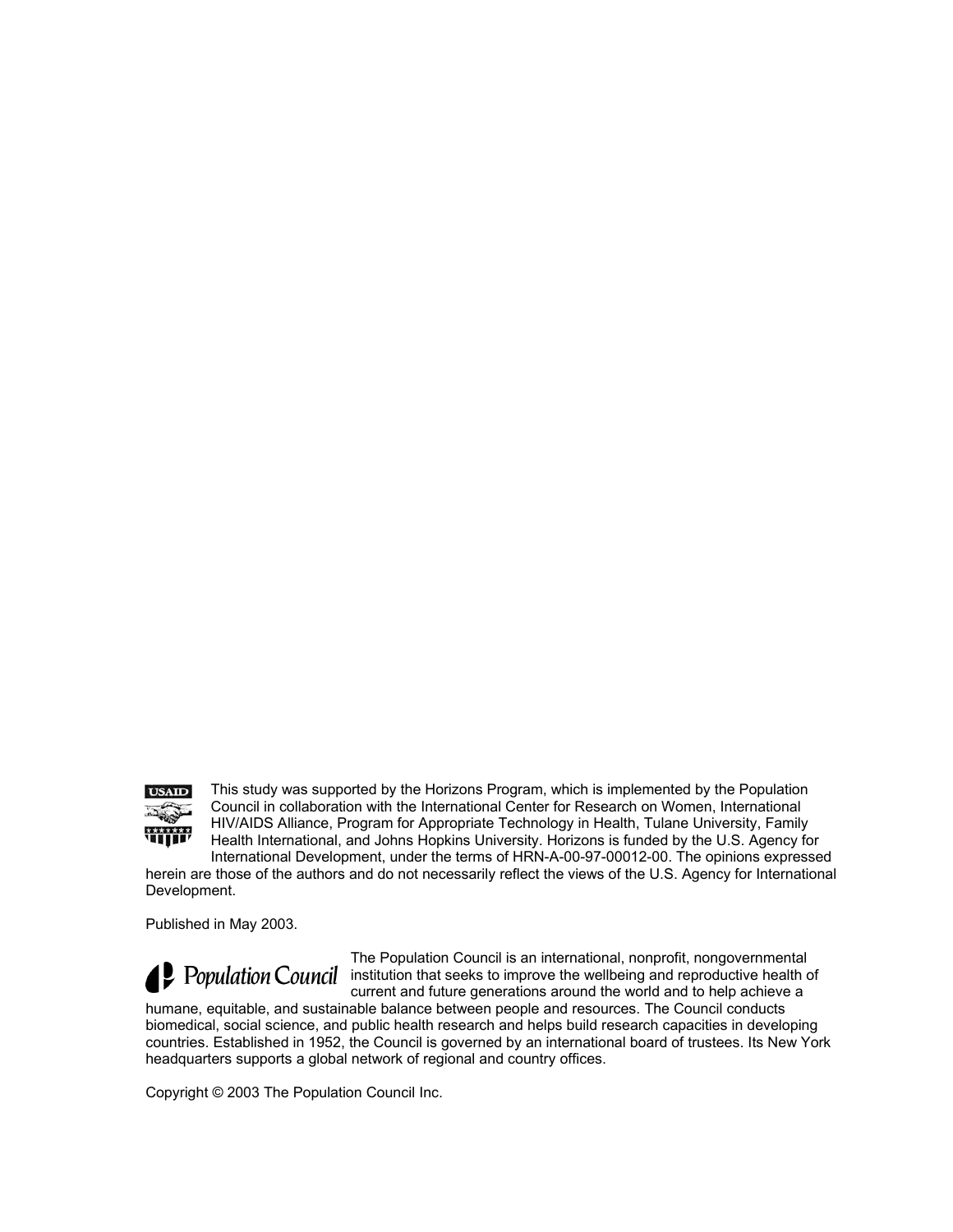#### **Acknowledgments**

Many people contributed to the production of this document. Mr. Gladston Xavier worked on many of the early drafts in his capacity as research associate for the Horizons study based at YRG CARE. Dr. Suniti Solomon, principal investigator for the study and director of YRG CARE, provided much of the organizational history and information used throughout the document. Mr. A.K. Ganesh also made important contributions, as did doctors Purnima Madhivanan and N. Kumarasamy. We also thank the project/research coordinator, Mr. Benjamin Franklin, his team, and the staff of YRG CARE for their ideas and perspective. Chris Castle, Horizons Project/International HIV/AIDS Alliance, produced the final version of this document.

We also express our appreciation to Dr. Celine Costello-Daly (Horizons, New Delhi) and Dr. Rick Homan (Family Health International's Health Economics Unit) for reviewing an earlier draft. Thanks also to Ms. Eva Roca (Horizons), who assisted with the re-formatting of the figures contained in this publication.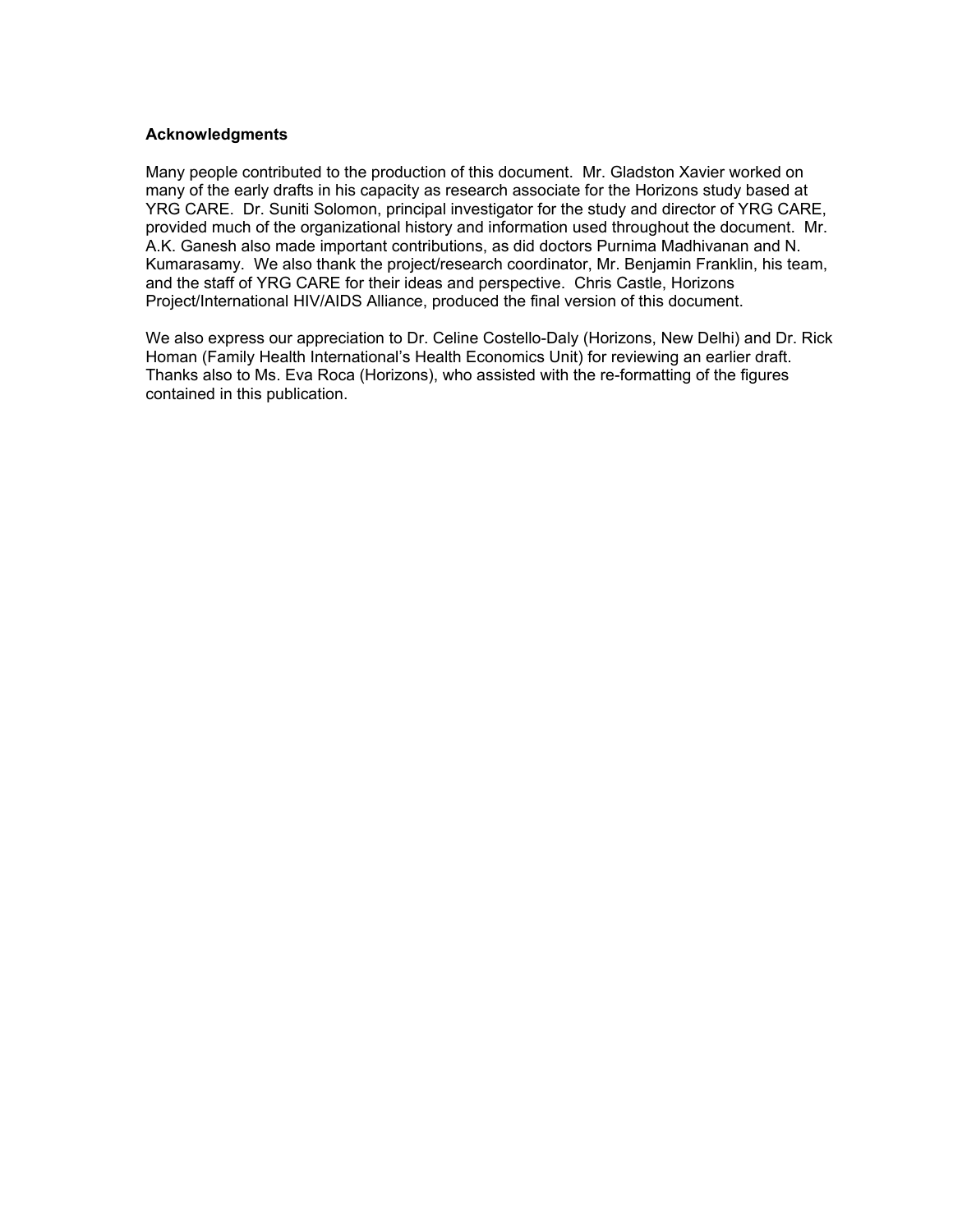# **Contents**

| 1. | Introduction and purpose of this document                                |                |  |
|----|--------------------------------------------------------------------------|----------------|--|
| 2. | The genesis of YRG CARE and overview                                     |                |  |
|    | 3. Evolution of the model and services                                   | 4              |  |
|    | 3.1 Prevention                                                           | 5              |  |
|    | 3.2 Integrated continuum of care and support                             | 6              |  |
|    | 3.2.1 Psychosocial support and counseling                                | 6              |  |
|    | 3.2.1.1 Pretest counseling                                               | $\overline{7}$ |  |
|    | 3.2.1.2 Post-test counseling                                             | 8              |  |
|    | 3.2.1.3 Nutritional counseling                                           | 8              |  |
|    | 3.2.1.4 Couple counseling                                                | 9              |  |
|    | 3.2.1.5 Family counseling                                                | 9              |  |
|    | 3.2.1.6 Antenatal counseling                                             | 9              |  |
|    | 3.2.1.7 Counseling for children                                          | 9              |  |
|    | 3.2.1.8 HIV antibody testing as part of voluntary counseling and testing | 10             |  |
|    | 3.2.2 Medical care                                                       | 12             |  |
|    | 3.2.2.1 Initial examination and diagnosis                                | 14             |  |
|    | 3.2.2.2 Outpatient care                                                  | 14             |  |
|    | 3.2.2.3 Day care                                                         | 14             |  |
|    | 3.2.2.4 Inpatient care                                                   | 14             |  |
|    | 3.2.2.5 The Women's Clinic                                               | 14             |  |
|    | 3.2.2.6 Pediatric care                                                   | 15             |  |
|    | 3.2.2.7 Home care                                                        | 15             |  |
|    | 3.2.2.8 Referral                                                         | 15             |  |
|    | 3.3 Other services and activities                                        | 15             |  |
|    | 3.3.1 Support services                                                   | 15             |  |
|    | 3.3.2 Policy, advocacy, and networking                                   | 16             |  |
|    | 3.3.3 Training and support services offered                              | 16             |  |
|    | 3.3.4 Staff development and continuing education at YRG CARE             | 16             |  |
|    | 3.3.5 Publications and research                                          | 16             |  |
|    | 3.3.6 Resource mobilization and sustainability                           | 17             |  |
|    | 3.3.7 Project development and management                                 | 18             |  |
|    | 4. References                                                            | 20             |  |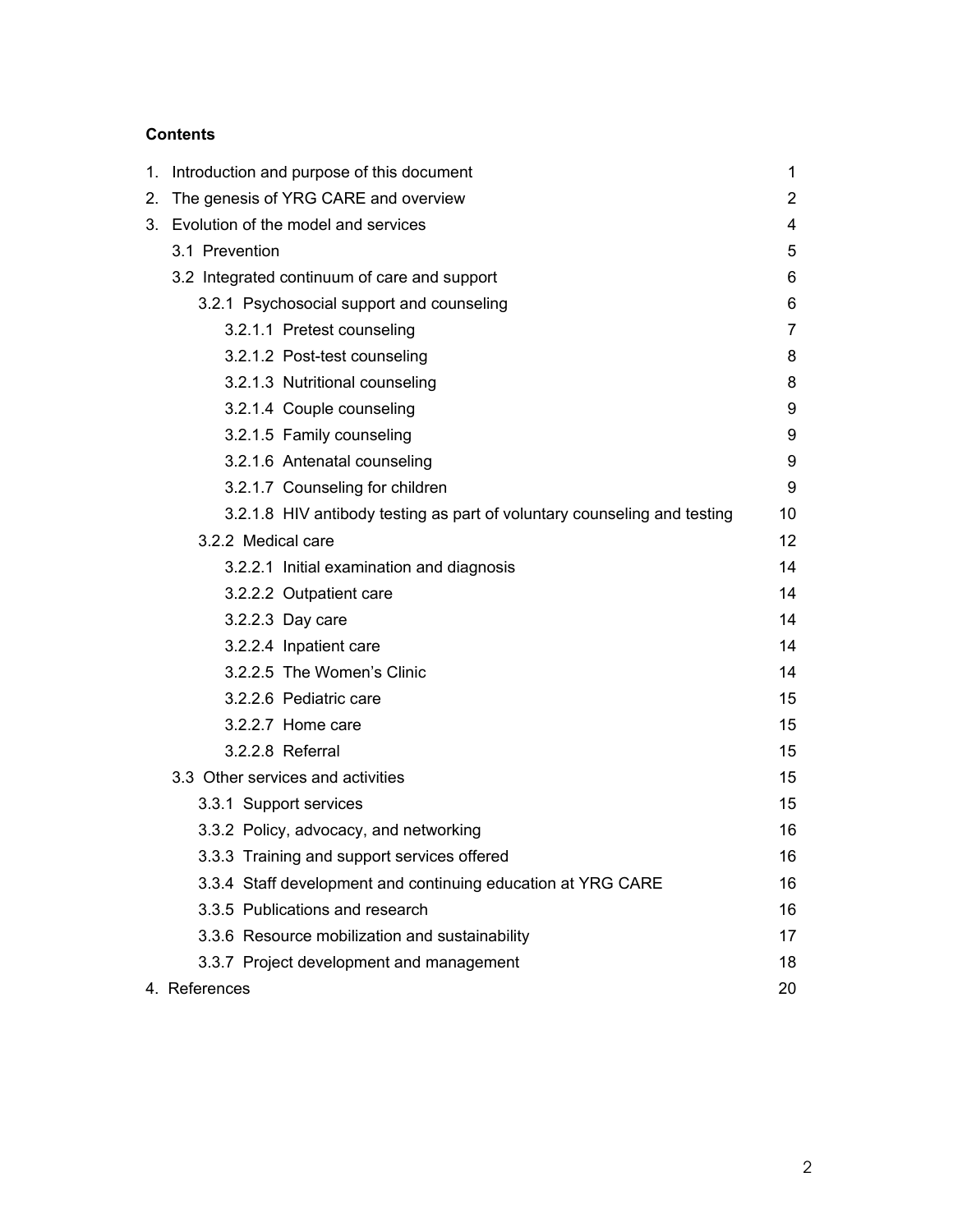#### **1. Introduction and purpose of this document**

In September 1999, YRG CARE embarked on a research project in collaboration with the Horizons Program (funded by the U.S. Agency for International Development) and the International HIV/AIDS Alliance, entitled *Scaling up affordable and appropriate care and*  support services for people living with HIV/AIDS in South India.<sup>1</sup> The study has two goals. The first is to better understand the affordability and appropriateness of an integrated care and support model in an emerging epidemic situation to meet the needs of people living with HIV/AIDS (PLHA) and to improve their quality of life. A second goal is to examine the process and costs of scaling up this model through a strategy of concept replication in varied settings in South India. A critical step toward achieving both of these goals is to thoroughly document the conceptual and operational model of integrated prevention, care, and support used by YRG CARE, also described by the study partners as the "base model," and the first of seven research objectives.<sup>2</sup>

The task of completing documentation of the YRG CARE base model has been greatly facilitated by the high quality and number of publications produced by the organization since its inception in 1993 (see References, section IV). These contain a wealth of information describing the development of the organization, its philosophy, and its core values. However, there was a need to synthesize the data from these published sources into one concise reference document and also to enrich that information with more of a historical perspective on YRG CARE's founding director and staff, including lessons learned and insights into how the range of HIV/AIDS services developed over time This document has undergone several drafts, each reviewed and revised internally and with the support of Horizons staff. Through the use of individual interviews and open-ended questions, an estimated 90 percent or more of YRG CARE staff were consulted during the documentation of this base model for information and for their ideas, opinions, and perspectives.

One final note about the base model is that YRG CARE does not view it as static and unchanging. Indeed, an important core value of the organization is that it continually strives to learn as it develops and seeks to fulfill its mission of responding to the care and support needs of people living with HIV and AIDS (PLHA). The results of the research, therefore, should provide new insights and lessons that can be used by YRG CARE to refine and improve its efficiency in meeting the needs of increasing numbers of PLHA. Sharing lessons from the YRG CARE experience should also inspire and support the work of others concerned with the welfare and needs of PLHA and their families and communities.

 $\overline{a}$ 

<sup>&</sup>lt;sup>1</sup> A full description of the study protocol is contained in the Horizons proposal, *Scaling up affordable and appropriate care and support services for people living with HIV/AIDS in South India*, 6 August 1999, 56 pages.

 $2$  Page 8, objective 1, Horizons study proposal, 6 August 1999.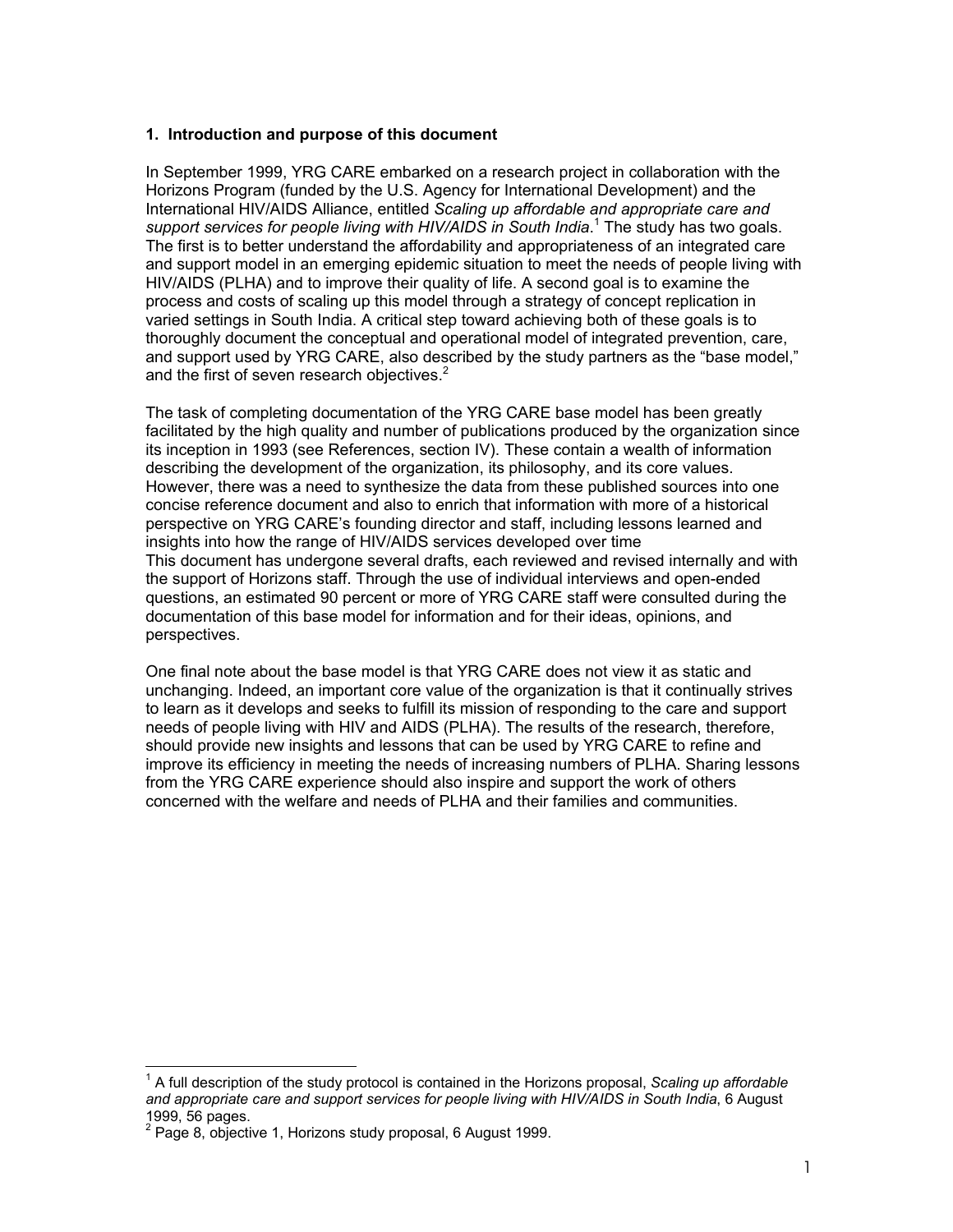#### **2. The genesis of YRG CARE and overview**

The first case of HIV infection was documented in India at the Madras Medical College by a laboratory team headed by Dr. Suniti Solomon in May 1986. $3$  This discovery generated a great deal of denial throughout Indian society, a response of fear, disbelief, overreaction, hostility, blame, and a lack of compassion for those who were seropositive.

Later in the same year, the Indian Council for Medical Research (ICMR) funded the Madras Medical College to establish an AIDS Research Cell to conduct sentinel surveillance. The results were published as an article in the *International Journal of STDs and AIDS,*<sup>4</sup> indicating a ten-fold rise in HIV infections among STD clinic attendees and a two-fold increase among antenatal women and voluntary blood donors between 1989 to 1993. Five percent of the first 100 cases of HIV at the Madras Medical College surveillance centre were students.

The steady drop in the age of people with HIV infection, as seen in the walk-in program at the laboratory of Dr. Suniti Solomon, convinced her of the urgency of establishing an outreach education program in the voluntary sector. Thus the YRG Centre for AIDS Research and Education (YRG CARE) was formed in 1993 within the Y.R. Gaitonde Medical, Educational, and Research Foundation.<sup>5</sup> The activities of YRG CARE gradually expanded from its initial focus on adolescents and young adults to include training of trainers, the production and dissemination of educational materials, the establishment of a continuum of care and support, consulting services in the area of sexual health, program management, and clinical and social research.

#### **Vision, mission, and objectives**

YRG CARE's goal is that people living with HIV and AIDS and their families are able to live with dignity and that there is no further transmission of HIV. The organization describes its mission as responding to the needs of the people who are not receiving care and support or education andinformation about HIV.

The objectives of YRG CARE have evolved to include:

- Building awareness of HIV infection and promote safe and responsible behavior in the community.
- Providing all people with HIV access to a non-coercive and non-stigmatized counseling, testing, and a continuum of care.
- Developing YRG CARE's human resources, physical infrastructure, and organizational systems.
- Advocating for individual rights and polices for a non-judgmental supportive environment for the people living with HIV and AIDS and people affected by the epidemic.

As of the year 2000, YRG CARE reports providing comprehensive services for over 2,500 PLHA and their families.<sup>6</sup> YRG CARE professionals at the Voluntary Health Services Campus in Chennai staff a 24-bed inpatient care facility, where day care services, nutritional counseling, a family support service, and a subsidized pharmacy program are also provided. A team of doctors and nurses also provide a home care service.

<sup>-&</sup>lt;br>3 <sup>3</sup> Page 5, *Pragnya: from consciousness to awareness*, Rashmi Pachauri Rajan, October 1992.<br><sup>4</sup> As reported in *Pragnya: from consciousness to awareness*, Bashmi Pachauri Bajan, October.

<sup>&</sup>lt;sup>4</sup> As reported in *Pragnya: from consciousness to awareness*, Rashmi Pachauri Rajan, October 1992.<br><sup>5</sup> See the erganizational etrusture contained in the ennendiy.

See the organizational structure contained in the appendix.

<sup>6</sup> Described in *HIV Disease in India: a colour guide*, 2000, page 117.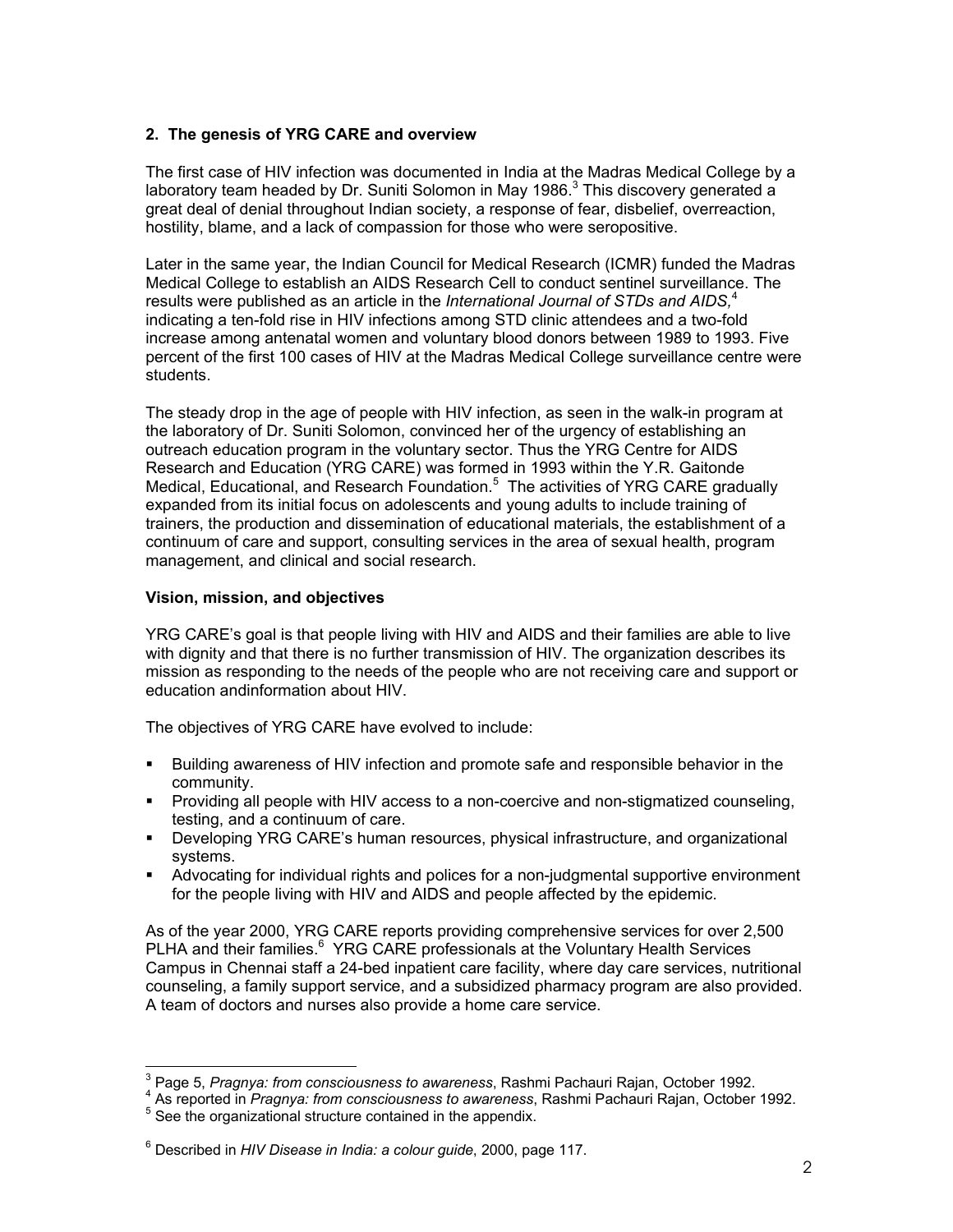The premise on which the YRG CARE integrated care model functions is as follows:  $^7$ 

- Deliver a continuum of care and significant symptom control at low costs.
- **Promote early detection of HIV.**
- Focus on the effective treatment of common opportunistic infections.
- Reduce mother-to-child transmission wherever possible.
- **Provide antiretroviral treatment to those who can afford it.**
- **•** Offer a non-stigmatizing, caring, and confidential environment to all.
- **Enhance the practice of universal precautions at all medical establishments.**

YRG CARE's model of integrated care services includes prevention of both HIV infection and related opportunistic infections because their services are founded in prevention, including:

- **Prevention education, as typified by their work with schools and young people.**
- **Prevention of HIV transmission within the families of clients.**
- Prevention of opportunistic infection by prophylactic treatment and counseling about nutrition and healthy lifestyle.

Key features of the YRG CARE base model include the following:

- The attitudes of clinicians and other carers are positive, putting the needs of patients and their families at the forefront of service planning and delivery.
- Prevention and cure of opportunistic infections, symptom control and psychosocial support are affordable and accessible to all patients and their families.
- **Confidentiality and patient concerns are respected.**
- **Patients and their families are given information about HIV infection, treatments, and** prevention of HIV infection and opportunistic infections.
- **EXEL** Referral is offered where there are gaps in services available and whenever patients request it.
- Individual, couple, and family counseling are available, as well as a voluntary counseling and testing service, in operation since January 1994.
- When in-patient hospitalization is not needed, clients can receive services through YRG CARE's outpatient day care, in-patient hospital stays, or home visits.
- A qualified nutritionist is on hand to provide information about the nutritional needs of PLHA. YRG CARE's hospital at VHS includes a dental clinic for the treatment of oral manifestations.
- Referrals are made for surgery and invasive procedures, including, for example, referral to the regional eye institute.
- Staff value their ability to provide holistic and comprehensive support to their clients. Because clients are routinely turned away from other medical and social service institutions due to suspected HIV status, the services, appropriate care, and supportive environment provided by YRG CARE are all the more meaningful and important.<sup>8</sup>
- One of the strengths of the YRG CARE model is its proven track record in attracting local sources of financial and other support. Staff work constantly on mobilizing support from roundtable business groups, previous clients, local industry, and state government departments.
- This close attention to sustainability and financial management capacity is a core element of the model that is being scaled up, and one of the anticipated training workshops is devoted to this theme. With support from the International HIV/AIDS Alliance, YRG CARE staff will also provide additional one-to-one technical support to scale up partners on proposal development, external relations, and related skills.

<sup>7&</sup>lt;br><sup>7</sup> Described in *HIV Disease in India: a colour guide*, 2000, page 117.<br><sup>8</sup> Trip report, International HIV (AIDS, Allianee, Mike Beiley and Anne 6

 $8$  Trip report, International HIV/AIDS Alliance, Mike Bailey and Anne Scott, November 1997.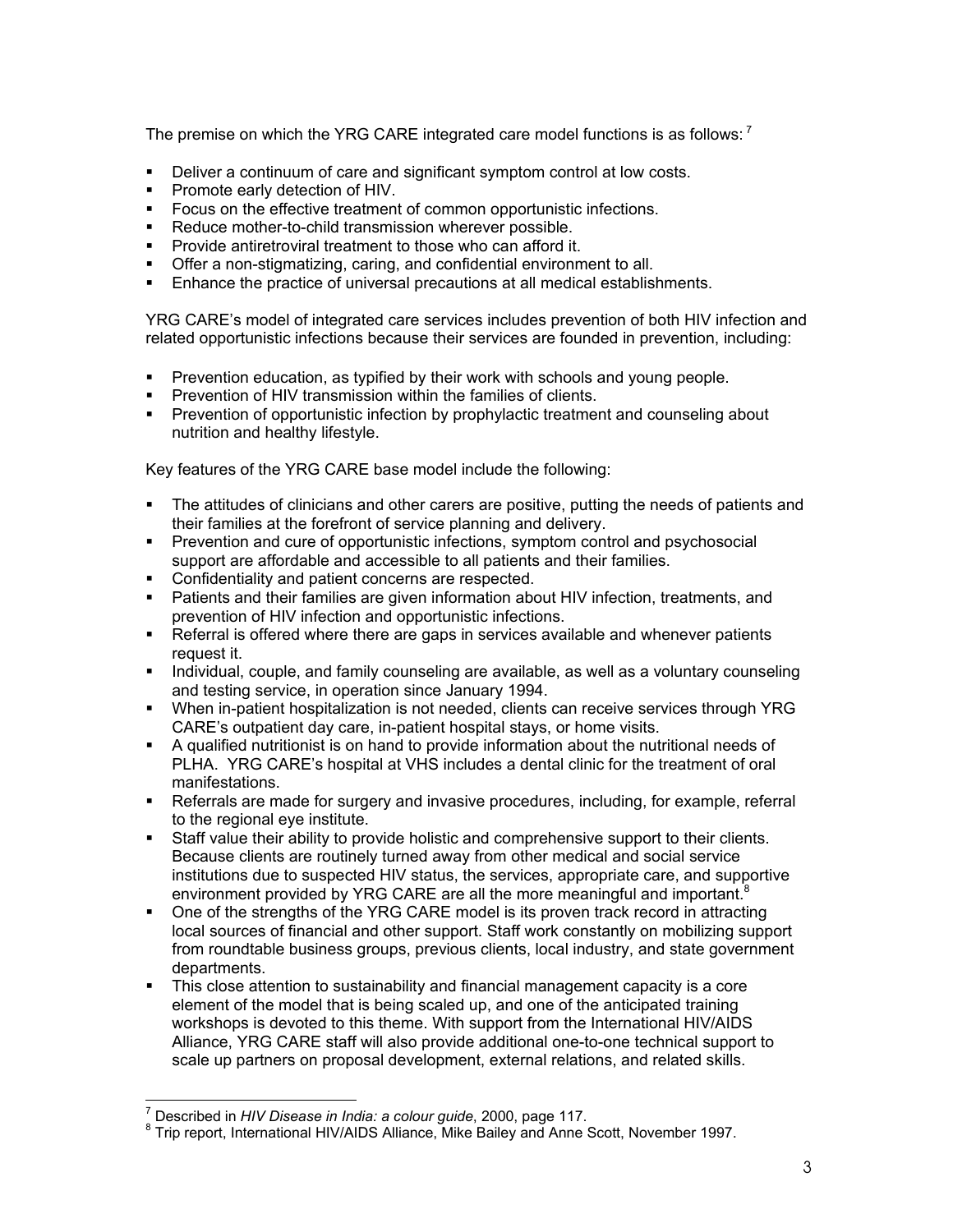#### **3. Evolution of the model and services**

 $\Gamma$ 

In 1993, YRG CARE established perhaps India's first anonymous walk-in clinic for HIV in the voluntary sector. Since its inception, this clinic has been offering voluntary and confidential HIV testing, together with counseling.

From this beginning, YRG CARE has incrementally developed new services (see box with milestones below). The at which the organization has managed to add new services has depended on a number of factors, including its ability to mobilize resources (both in-kind and financial), recruit new staff and build their capacity, and develop organizational systems for managing and strategically planning for growth.

| Milestones of YRG CARE relating to care and support services |                                                                                                                                                |  |  |  |  |
|--------------------------------------------------------------|------------------------------------------------------------------------------------------------------------------------------------------------|--|--|--|--|
| Nov 1993                                                     | Voluntary testing for HIV antibodies offered together with counseling                                                                          |  |  |  |  |
| Nov 1993                                                     | YRG CARE begins to function as the confirmation center (Western Blot) for several<br>hospitals and laboratories in Tamil Nadu                  |  |  |  |  |
| Feb 1994                                                     | Twice a week evening HIV/STD clinic inaugurated with voluntary services provided<br>by physicians                                              |  |  |  |  |
| Jun 1994                                                     | HIV/STD clinic strengthened, open on evenings, Monday through Sunday                                                                           |  |  |  |  |
| Dec 1994                                                     | Day care for PLHA (Saturday afternoons) dedicated; home visits undertaken on<br>call                                                           |  |  |  |  |
| Nov 1995                                                     | Full-time physician and nurse recruited; HIV/STD clinic and day care for PLHA<br>extended to other working days of the week $(10:00 - 18:00)$  |  |  |  |  |
| Dec 1995                                                     | Peripheral hospital for convalescing patients dedicated at Kottivakkam, Madras;<br>second physician joins; home care strengthened              |  |  |  |  |
| Dec 1995                                                     | Consortium of Consultants formed                                                                                                               |  |  |  |  |
| Feb 1996                                                     | Dr. Suniti Solomon joins Voluntary Health Service Society as their Honorary<br>Consultant for HIV medicine                                     |  |  |  |  |
| Feb 1996                                                     | Voluntary Health Services - YRG CARE begins to admit and manage patients                                                                       |  |  |  |  |
| Dec 1996                                                     | Established the "VHS - YRG CARE Medical Center" on the VHS campus with a 16-<br>bed in-patient facility                                        |  |  |  |  |
| Dec 1997                                                     | In-patient facility expanded to include a fully furnished day care; functional diet<br>centre and drug and diagnostic support program launched |  |  |  |  |
| Apr 1998                                                     | Women and children's ward established with 8 beds; Women's Reproductive Tract<br>Infection (RTI) clinic also started                           |  |  |  |  |
| Oct 1998                                                     | Special pediatric outpatient (once a month) initiated                                                                                          |  |  |  |  |
| Aug 1999                                                     | Family Counseling Centre established                                                                                                           |  |  |  |  |
| Dec 1999                                                     | Scale-up project with four partner sites in South India started                                                                                |  |  |  |  |
| Dec 2000                                                     | VHS-YRG CARE Infectious Diseases Laboratory established                                                                                        |  |  |  |  |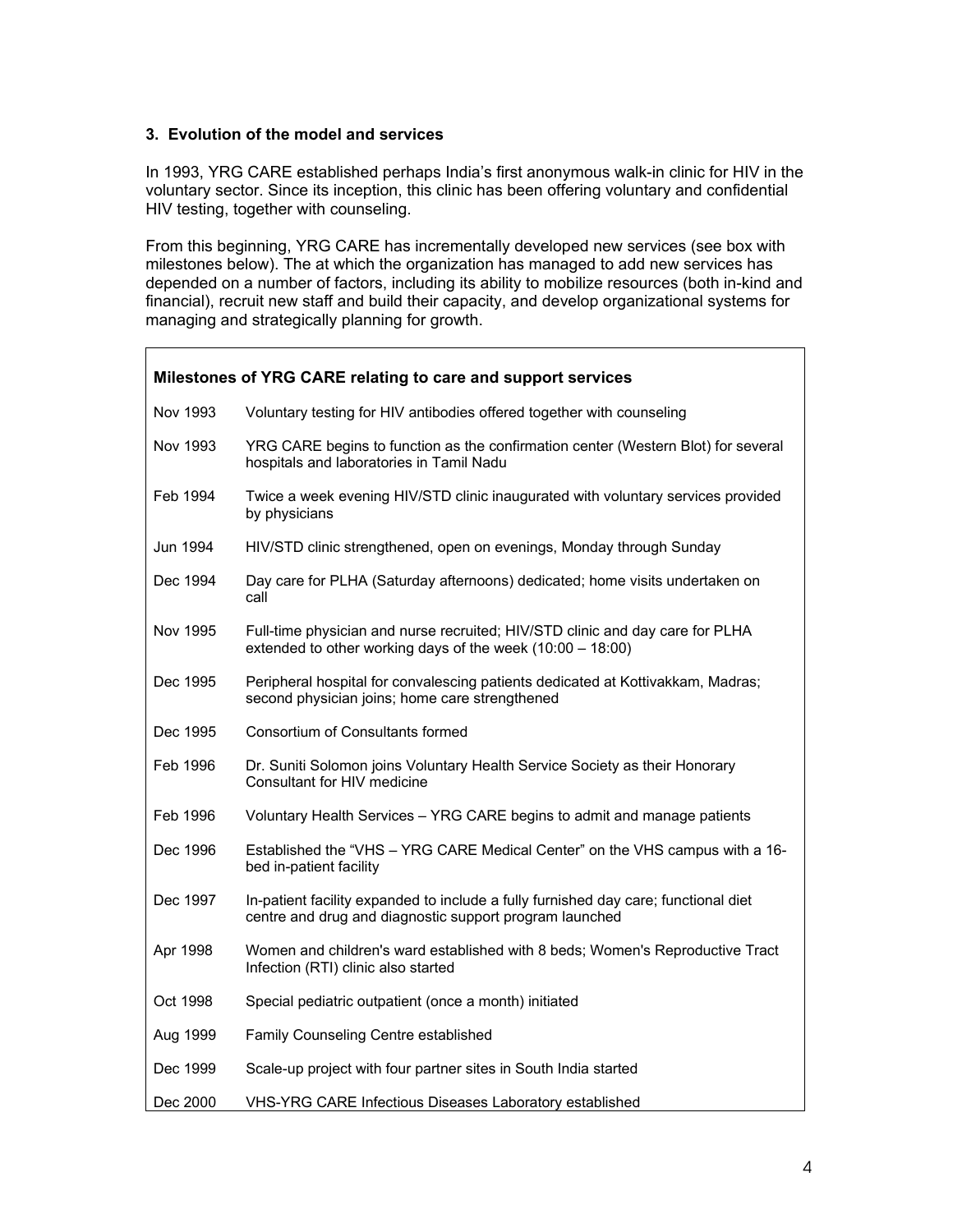#### **3.1 Prevention**

Before YRG CARE was able to officially launch its prevention activities in 1993, it was necessary to address the severe stigma surrounding HIV/AIDS that made it difficult to even secure premises for an office. This required making an effort to raise awareness about HIV with landlords and neighbors in the area where office space was eventually located.

Initially, prevention activities were primarily carried out in educational institutions out of recognition that HIV increasingly threatens young people who are disadvantaged by limited access to prevention information.<sup>9</sup> In the beginning, there was considerable opposition from the heads of the educational institutions to start the program, as they believed that talking about sex was taboo. Therefore, YRG CARE adopted a "top down" approach starting with the Education Ministry, the Education Secretary, and the Director of School and College Education to gain permission for prevention activities. This was followed by advocacy with the educational institutions themselves about the need for preventive education.

To gain entry into the educational institutions, YRG CARE organized a half-day workshop on prevention for the heads of the educational institutions in the city of Chennai with the assistance of the Rotary Club-Park Town. Forty institutions participated in the program, which was highly successful in opening the doors for the involvement of 78 school principals. This eventually enabled YRG CARE to widen the scope to include direct work with students, which uncovered an additional set of challenges such as opposition on the part of some parents and school administrators to the demonstration of condoms, dispelling myths, and misconceptions about sex and sexuality.

| Students sensitized through the prevention program, 1993-1999 |                                     |  |  |
|---------------------------------------------------------------|-------------------------------------|--|--|
| Schools:                                                      | Colleges:                           |  |  |
| Number of presentations: 94                                   | Number of presentations: 65         |  |  |
| Number of students covered: 44,826                            | Number of students covered: 15,2151 |  |  |

When YRG CARE started the prevention program sessions lasted for one hour. However, due to the growing queries of the students and the community, sessions were extended to half a day, then a full day, and eventually to a full 2-day program to allow sufficient time.

The main components of sessions consist of:

- An audiovisual presentation on the basic facts on HIV/AIDS.<sup>10</sup>
- **Body mapping.**
- **Myths and misconceptions about sex and sexuality.**
- **Prevention, safe sex, safe blood, and safe needles.**
- Values and attitudes toward people living with HIV/AIDS.
- Personalizing HIV/AIDS.<sup>11</sup>
- Communication

Today, the overall aim of YRG CARE's prevention service includes much more than just education on how to prevent the transmission of HIV through a range of awareness and intervention programs. It also involves such activities as advocacy, peer education,

<sup>-&</sup>lt;br>9 Research conducted by YRG CARE has indicated that young people who receive sex education are better equipped to delay sexual activity as well as adopt safe behaviors. J. Easter Thamburaj, S.K. Satish Kumar, A. Edwin, A.K. Ganesh, S. Suniti, *Students perspective on sex education: a comparative study from Chennai, India*, [ThPeD5595], YRG CARE, Chennai, India, Break the

<sup>&</sup>lt;sup>10</sup> See, for example, Let us talk about HIV/AIDS, YRG CARE, slide set and discussion guide.<br><sup>11</sup> For example, see the publication Whispers from within: the unheard voices of HIV/AIDS, YRG CARE, 1997.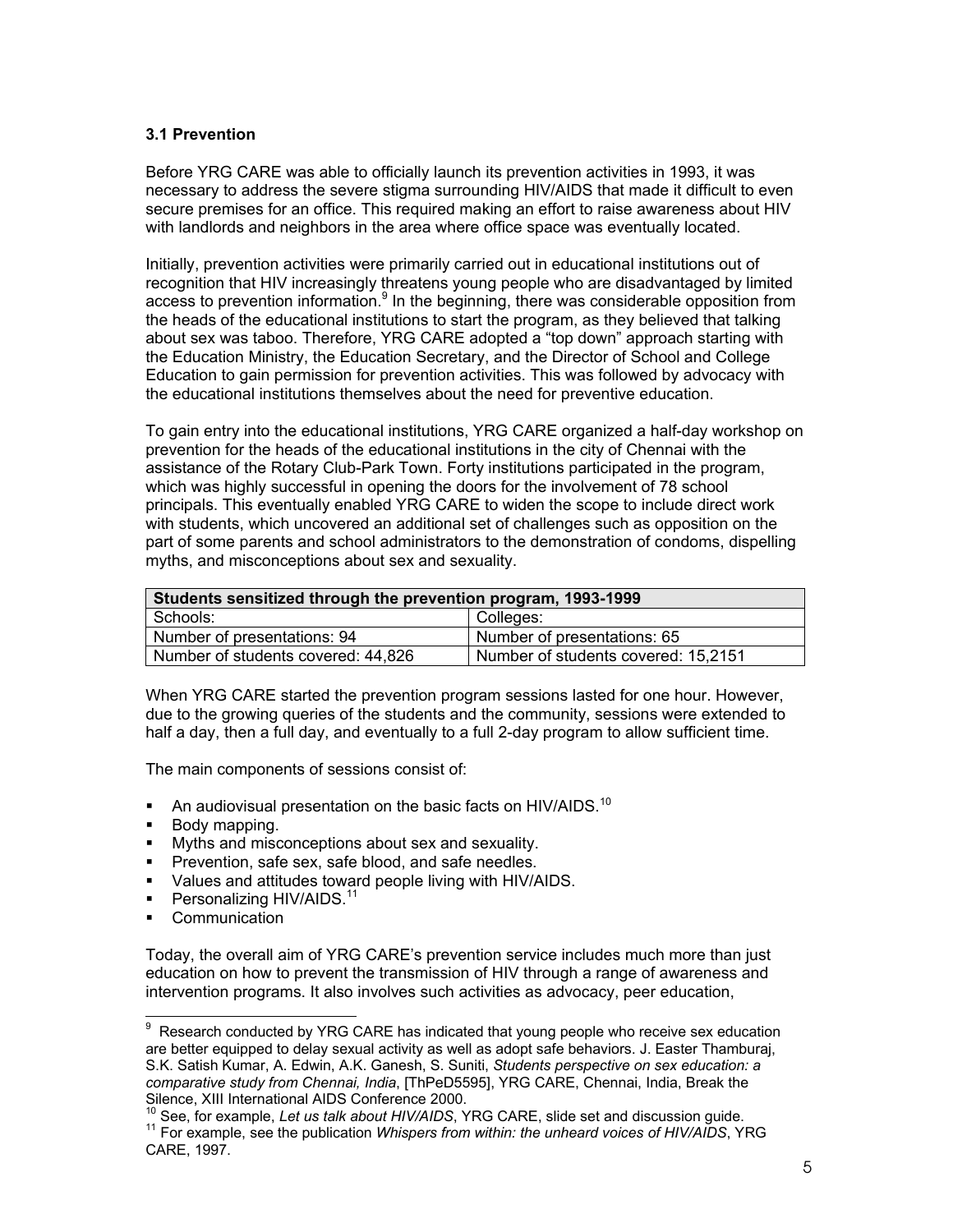counseling, training, community mobilization, HIV care and support, information on sex and sexuality, and developing resource materials. Prevention efforts include encouraging adolescents, youth, women, and men to make informed decisions.<sup>12</sup> Ongoing public education is an important part of the prevention program, and members of the community who request information, education, or training on HIV/AIDS are able to gain access to this service free of charge from YRG CARE. The prevention program has been popular since the beginning of the organization.

At present, three prevention staff who are specially trained to deal with sex and sexuality issues carry out the services. In addition to prevention efforts aimed at students and staff of schools and colleges, YRG CARE provides prevention education programs for industries/factories, for women's groups, NGOs and villages, and reach urban as well as rural people in Tamil Nadu with traditional art forms and other strategies.**<sup>13</sup>**

YRG CARE consistently monitors and evaluates the prevention program, relying primarily on questionnaires to participants after a program in order to obtain feedback. Responses are studied and suggestions are considered for improving future prevention activities.

#### **3.2 Integrated continuum of care and support**

The integrated continuum of care and support services provided by YRG CARE can be categorized into the following four domains: psychosocial support and counseling, diagnosis, medical car,e and support services. Each area will be considered in detail.

#### **3.2.1 Psychosocial support and counseling**

 $\overline{a}$ 

*"I felt that one ought not to receive the test results as he or she would receive for any other illness. Therefore I began talking to those who came for a test and this practice evolved into preventive and counseling services."* Dr. Suniti Solomon

Based on experience with the prevention programs, YRG CARE found that people were seeking help and needed direction, particularly PLHA and their families, but there was no place for them to obtain this support. It was from this starting point that the counseling services were developed. It was soon learned, for example, that PLHA encounter a number of problems and face many issues as a direct result of their HIV infection. These include loss of self-esteem, recurrent illness, loss of employment or inability to work, and loss of family support. There may also be concerns about infecting one's spouse or unborn children.

Counseling at YRG CARE aims to help families and friends understand the realities of HIV infection. Understanding these facts helps them not only to cope better with HIV/AIDS, but also contributes toward an enabling environment for PLHA. The aim is to help people accept and cope with the knowledge of being HIV-positive, and ultimately to encourage acceptance and support from families and communities. With the consent of the client, YRG CARE

<sup>12</sup> A module entitled *Learning to play safe* was developed and translated into four languages to be used for training of trainers on sexuality and HIV/AIDS.

<sup>&</sup>lt;sup>13</sup>A study conducted by YRG CARE showed equally high prevalence of HIV in urban and rural areas of Tamil Nadu and underscored the need for strategies to reach illiterate and rural populations. YRG CARE identified such traditional art forms of rural Tamil Nadu as drama, sculpture, street play, puppetry, and folk songs, and developed a module for artists in the vernacular. This module was used as a reference by the artists, especially to clarify common myths and misconceptions about HIV and sexuality. See L. Mani, J.L. Franklin, A.K. Ganesh, S. Suniti, *Reaching rural Tamil Nadu through art forms: a pilot study by YRG CARE*, [ThPeD5679], Break the Silence, XIII International AIDS Conference 2000.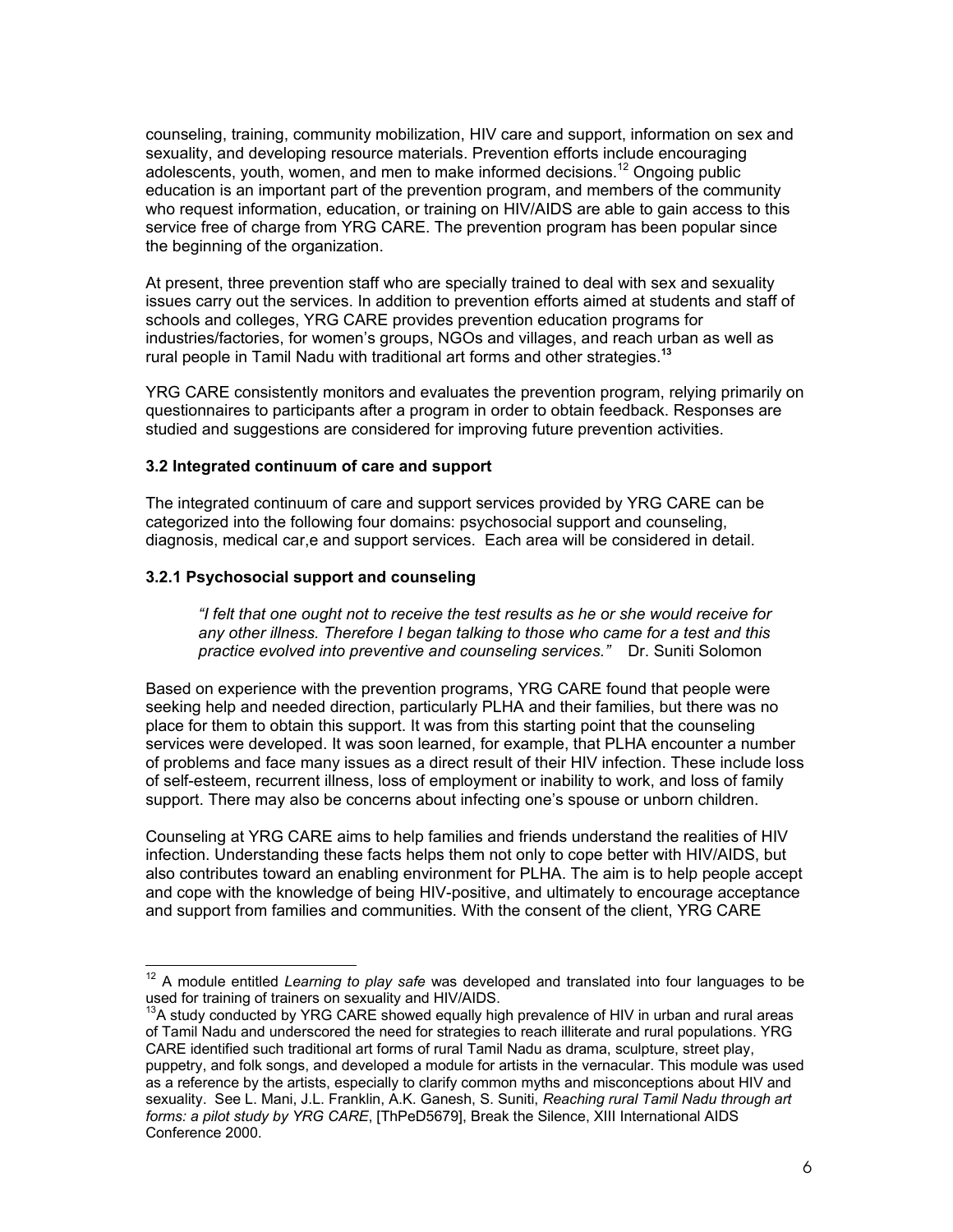extends counseling to the spouse, sexual partners, and relatives based on the concept of shared confidentiality.

The counselors at YRG CARE are recruited by interview, and HIV-positive, asymptomatic women are preferred. Some of the qualities that YRG CARE seeks in counselors are people with a pleasant demeanor, the ability to empathize, comfort with all sexual orientations, no moral judgements, an ability to socialize with people of all social backgrounds, and a willingness to work whenever needed. The counselors are trained in-house for three months and are sent for locally available training.<sup>14</sup> YRG CARE counselors are trained in the skills of the job, including how to listen to the client, how to ask supportive questions and discuss options, and how to encourage the client to make his or her own informed decisions by providing practical information and suggesting follow-up. The counselor helps the client to pursue realistic solutions to his or her difficulties. Important aspects of counseling that form part of the training include such things as having a non-judgmental attitude and conveying genuineness, patience, emotional maturity, flexibility, unconditional acceptance, consistency and accuracy, confidentiality, and accessibility.<sup>15</sup>

For the period of 1 September 1999 through 31 August 2000, YRG CARE conducted 1,114 counseling sessions. These were provided in the following areas:  $16$ 

- **Pretest counseling**
- Post-test counseling
- **Nutritional counseling**
- **Follow-up counseling**
- Family counseling
- Couple counseling
- Grief counseling

l

**Terminal counseling** 

#### **3.2.1.1 Pretest counseling**

Pretest counseling is often the first contact between YRG CARE and the client. Counselors ask clients to indicate where they are from and how they heard about YRG CARE. Personal details about the client are obtained, including marital status, level of education achieved, occupation, sexual orientation, sexual practices, condom use, travel, and substance use, as well as information concerning spouses (if applicable) and/or other sexual partners, such as their level of education and occupation. The client's history of tuberculosis, sexually transmitted illnesses, jaundice, vaginal discharge, and receipt of blood or blood products is also recorded.<sup>17</sup>

Informed consent is always acquired before an HIV test where the individual's name is linked to the result. The person's ability to cope with the positive result is assessed. The pretest counseling at YRG CARE ensures that the person understands about HIV and AIDS. Factual information is provided as needed.<sup>18</sup> The person's possible risk for HIV is assessed, as well as potential implications of a positive, negative, and indeterminate test result, and the window period is clearly explained. The person's ability to cope with a positive result is assessed. A relationship is established as the basis for post-test counseling.

 $14$  For example, training provided by SIAAP in HIV counseling.

<sup>&</sup>lt;sup>15</sup> Experience gained over the years by YRG CARE in the field of counseling has been consolidated and published in a manual entitled *Encounters that help*, YRG CARE, 1999.

<sup>&</sup>lt;sup>16</sup> Page 17, *Encounters that help*, YRG CARE, 1999.<br><sup>17</sup> Client details are recorded in a specially designed format for pretest counseling.<br><sup>18</sup> See *AIDS: frequently asked questions*, Solomon, S., YRG CARE, 2000.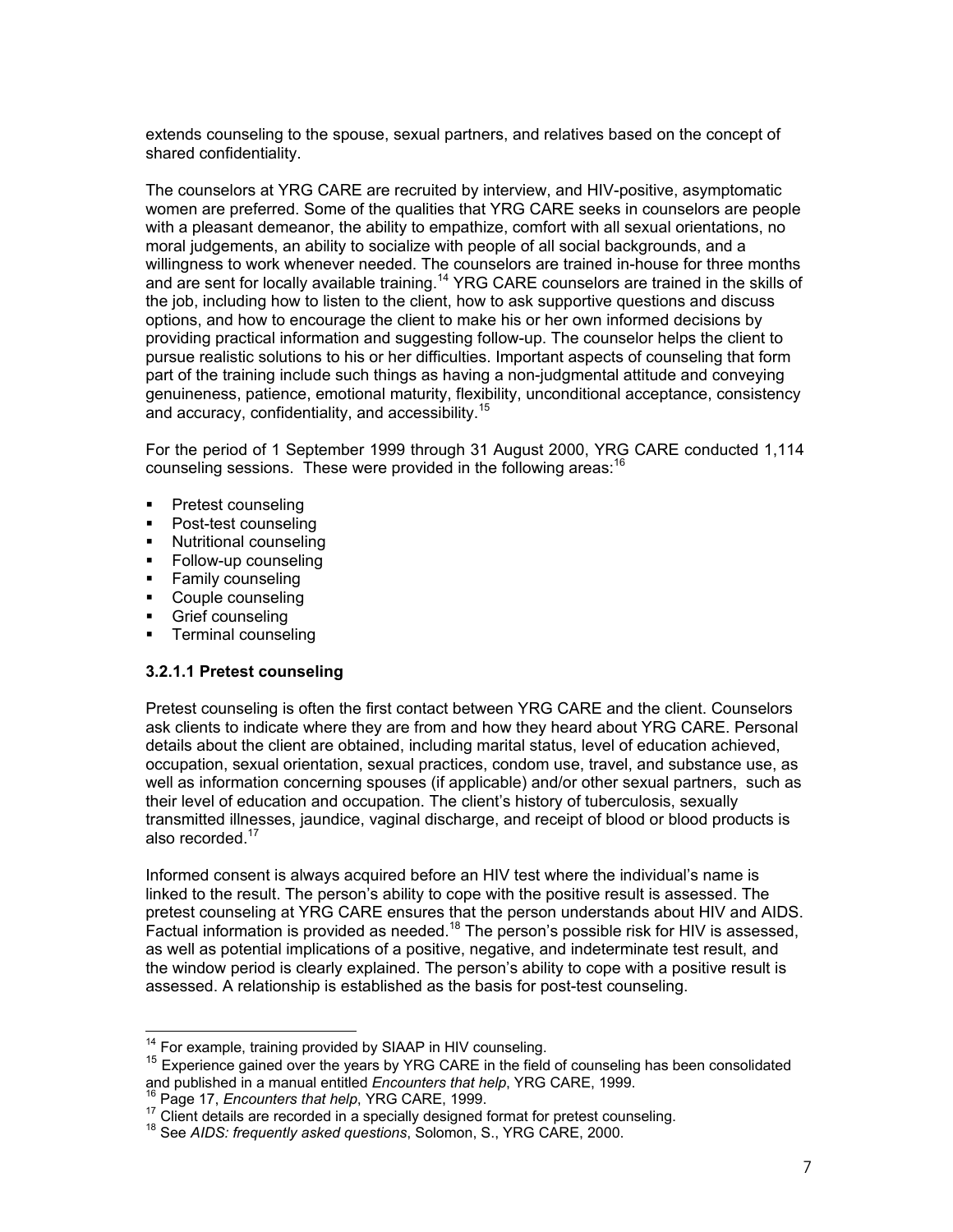#### **3.2.1.2 Post-test counseling**

If a negative test result is obtained, YRG CARE counselors view counseling as very important. While the client is likely to feel relief, the counselor emphasizes several points. First, because of the window period, a negative result may not mean the absence of infection, and the client might wish to consider returning for a repeat test after three to six months. Second, the counselor discusses HIV/AIDS prevention, providing support to help the client adopt and sustain any new safer practices.

When the result is positive, the counselor makes sure during post-test counseling that the person understands what a positive result means. Key to this is a discussion about how a person feels about being infected. In this exercise, counselors find that patients generally fear that society, family, and friends will not accept them. Support is provided to help the person deal with negative feelings, and plans for the immediate future are discussed. A relationship is established as a basis for future counseling. Appointments are scheduled for medical evaluation and follow-up counseling. The partners are counseled where possible. Referrals are made to local community services where relevant.

#### **Some steps that are adopted in the post-test counseling at YRG CARE:**

- The results are checked if they belong to the client. The results are not given unless permitted by the client's doctor. Care is taken that the results are not given before an approaching weekend, as support services are minimal during the weekend.
- The client is made comfortable and the results are given in a straightforward manner at the start of the session.
- Enough time is given for the result to sink in. There is no attempt made to fill in the silence with unnecessary speech or any explanations. The cue is taken from the client: if it the person appears to need some reassurance or an explanation, then this is offered.
- Counselors remind the client of whom he or she had wanted to tell or talk with after receiving the results. However, the counselor does not insist that this happen.
- Counselors make sure that the person has someone to talk to whenever necessary.
- Written information on the contact numbers is given in case the client wants to get in contact with the counselor again.
- Any unusual emotional response is checked.
- If needed, referrals are made.

# **3.2.1.3 Nutritional counseling**

Clients who have tested positive are referred to YRG CARE's nutritionist, after they see the doctor, for nutritional counseling. Based on a nutritional assessment, which consists of a physical assessment and dietary history of the patient, a qualified nutritionist administers the counseling.

Nutritional counseling differs from person to person, depending to his or her physical condition. The social and economic condition of the client, the type of job he or she works, and hours of work are kept in mind when recommending certain diets and discussing diet plans. Practical information with regard to diet, food habits, and hygiene is stressed. The importance of a balanced diet in delaying the progression of the disease from the asymptomatic stage to the symptomatic stage is emphasized.

This counseling session includes information on the intake of the food fortified with vitamins, protein, fats, minerals, and carbohydrates. The importance of using boiled water is emphasized. Food that is locally available and rich in nutrients is suggested as the best means of retaining strength. Various aspects of diet and drug intake are explained. The use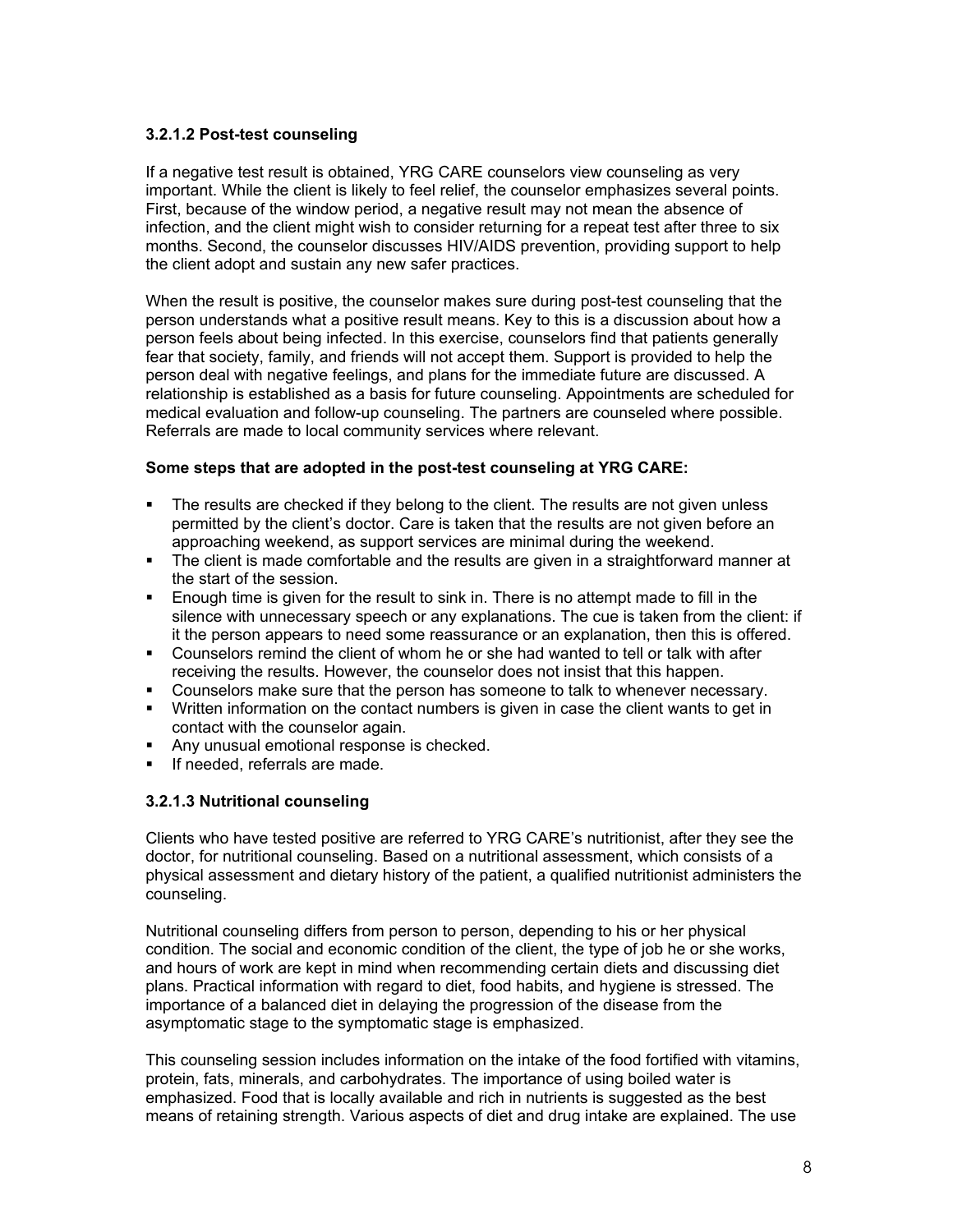of healthy and hygienic food is stressed, taken in the prescribed quantity at regular intervals.19 Sessions typically last for about 30 minutes.

# **3.2.1.4 Couple counseling**

People who come for pretest counseling are invited to come back with their partners to facilitate joint decisions prior to testing. If the person decides to go ahead without telling the partner and is found positive, the counselor may suggest that the couple come in together for counseling. This approach to counseling—involving the partner—helps resolve misunderstandings between the couple. The counselor explains the ethical and practical problems that non-disclosure can pose.

Couple counseling provides a safe place to discuss difficult issues, and it makes it easier if the partners have the test at the same time. Partners who are both negative can plan to stay that way through behavior change and mutual faithfulness. Discordant couples are provided with an opportunity to make important choices about reducing the risk of transmission through sexual activity by using safer sex methods, having children, and other related issues.

# **3.2.1.5 Family counseling**

In the Indian family situation, people try to avoid putting a patient in a hospice; hence family members receive information on the patient's situation and are counseled on how to accept the patient at home and how to provide adequate care. YRG CARE has been successful in counseling families and gaining their acceptance that the patient can be cared for at home.

#### **3.2.1.6 Antenatal counseling**

As part of the Women's Clinic, antenatal counseling is an important service that is in high demand. It is offered to pregnant women or women wanting to be pregnant, who are either HIV-positive or unaware of their HIV status or the status of their spouse. It facilitates making informed decisions about whether to become pregnant if HIV-infected, whether to take a test before pregnancy, and if pregnant, whether to terminate pregnancy through legally available options.

For those who are already pregnant, counseling also includes discussion about the use of zidovudine where available to reduce the risk of transmitting HIV to the unborn child, and about breastfeeding and other infant feeding options. Where possible and when the woman agrees, it is seen as advantageous to involve her male partner in the counseling sessions. Ideally, YRG CARE believes that women should have counseling available to them before they become pregnant.

#### **3.2.1.7 Counseling for children**

l

Children have special counseling needs, such as dealing with the emotional trauma of seeing their parents become ill or die, confronting discrimination by other children and adults, and coping with emotional worries about the continuing illness of one or both parents or siblings. Older children also need counseling about sexual issues and the avoidance of risk behavior.

Before disclosure, the child is educated about HIV/AIDS. The child is informed that HIV/AIDS is just like any other disease, for example, pneumonia or tuberculosis, and that

<sup>19</sup> See pages 4-7, *Dances of the sunflower*, YRG CARE, 1998.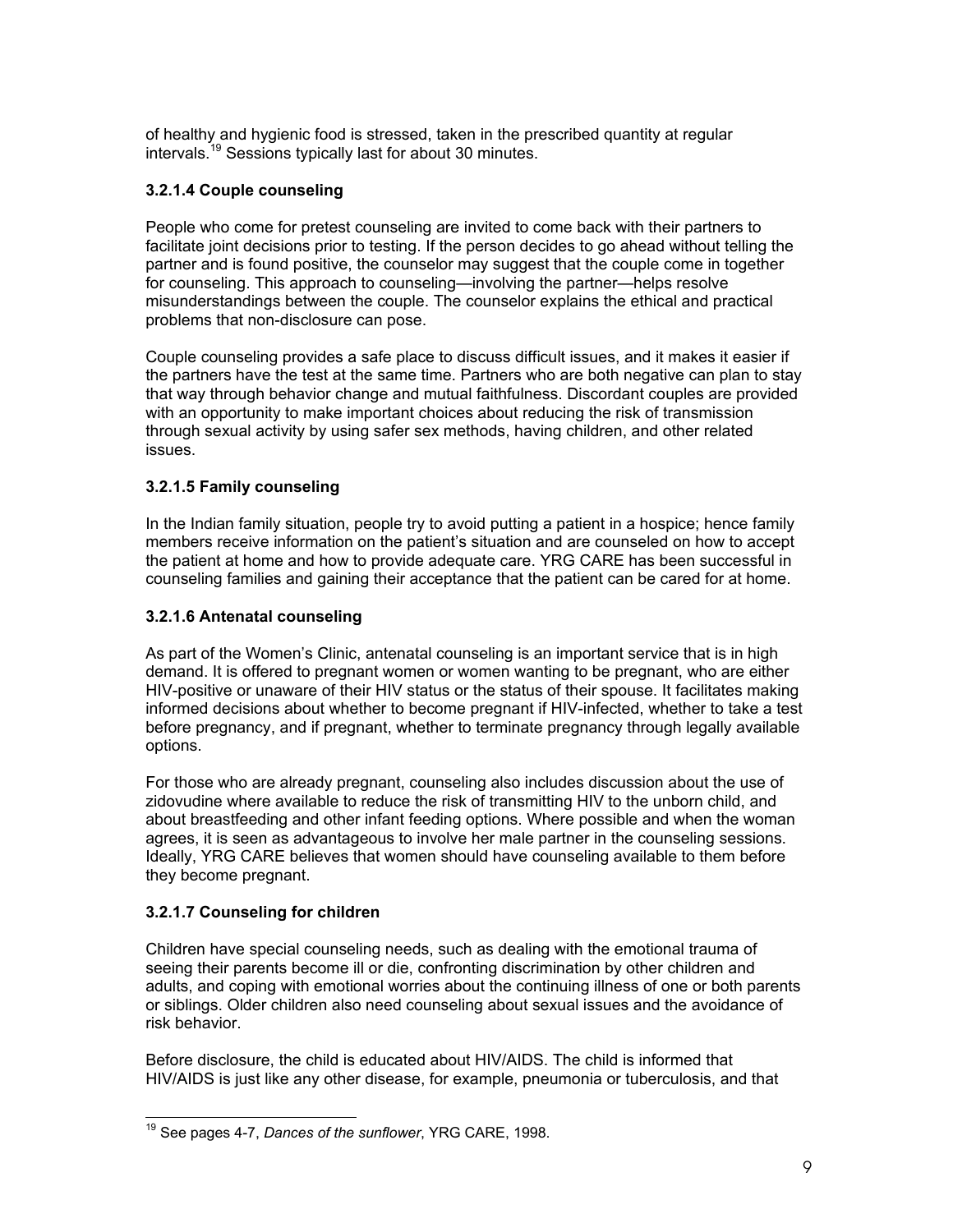anyone can get it. It is explained that there are no grounds for any discrimination against a person living with HIV/AIDS, and that HIV does not spread through casual contact, so that a person can continue with his or her everyday activity, such as going to school, college or work. Parents are encouraged to listen to the radio or watch TV with the children when programs on HIV/AIDS are broadcast. It is believed that these strategies will help the child to cope better with the disease when it is eventually disclosed.

# **3.2.1.8 HIV antibody testing as part of voluntary counseling and testing**

Following from the success of the prevention programs, YRG CARE experienced a substantial increase in the number of people seeking to know their serostatus, leading the organization to establish its own laboratory for the purpose of HIV antibody testing. HIV testing is considered part of the organization's overall comprehensive prevention, care, and support program.

Qualified, trained, and experienced laboratory technicians perform the tests, and YRG CARE places great importance on ensuring that the HIV testing it conducts is technically sound, appropriate, and accurate.<sup>20</sup> YRG CARE adheres rigorously to the National AIDS Control Organization (NACO) guidelines on testing.

A sliding scale determines what clientS will be charged, depending on what they can afford. The tests are done On the campus of the VHS-YRG CARE facility, and charges are as follows: ELISA 100 Rs., VDRL 25 Rs., and Western Blot 1,200 Rs. Other tests and their charges include toxoplasmosis 200 Rs., crypto 400 Rs., blood grouping 25 Rs., and TPHA 75 Rs.

In December 2000, YRG CARE inaugurated a state-of-the-art infectious diseases laboratory, established with financial support from the NIMH and Johns Hopkins University (USA). When this laboratory is fully operational, it will be capable of handling a full range of laboratory diagnosis, including CD4 counts, PCR, and viral load testing. Before the YRG CARE lab opened, YRG CARE shipped samples to a laboratory in Ranbaxy, Mumbai, for these tests.

l

<sup>&</sup>lt;sup>20</sup> Evaluated by Brown University, USA.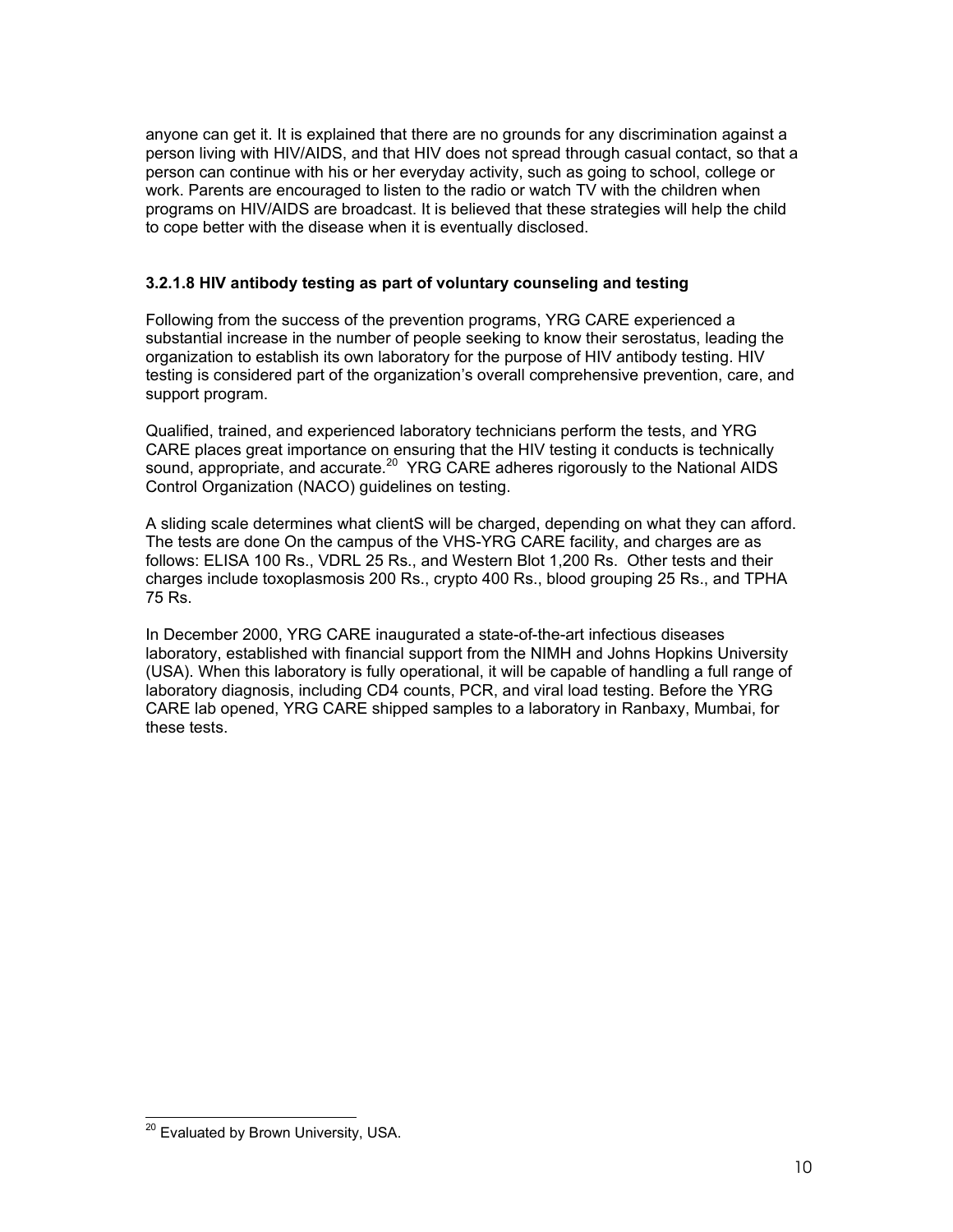**Figure 1: Number of walk-in clients for HIV testing received by YRG CARE, 1994-1999**.



**Figure 2: New HIV infections diagnosed at YRG CARE during VCT, 1994-1999** 

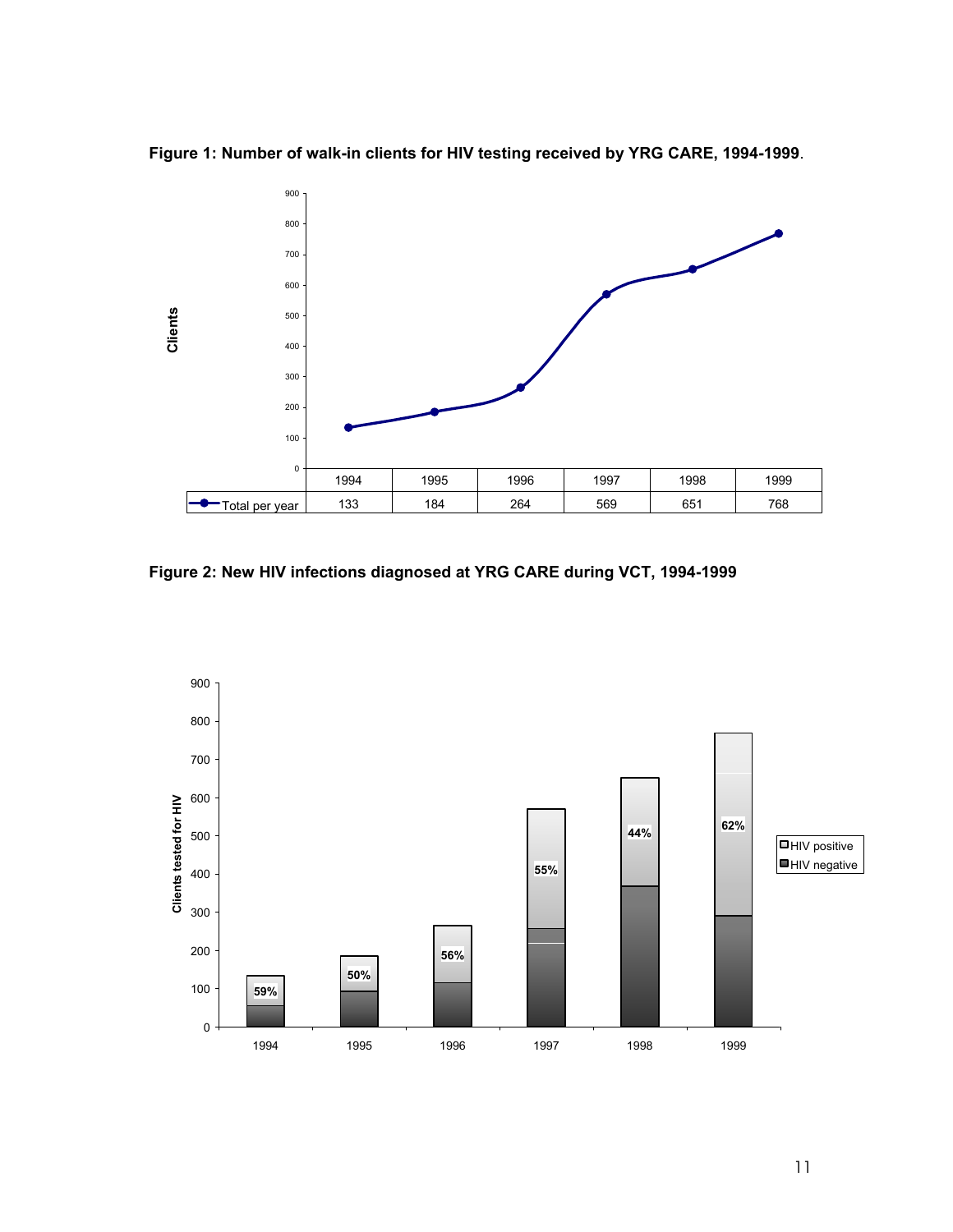

#### **Figure 3: Occupational categories of clients benefiting from YRG CARE**

#### **3.2.2 Medical care**

Medical care at YRG CARE started at a crucial time, when there were few people who treated the disease in the country. In the beginning, the medical care program started in a partitioned room in the administrative office with the help of one volunteer doctor. As explained already, there was initially considerable opposition from the landlords and the neighbors in the area, but this was overcome by inviting them to the premises and demonstrating the safety measures adopted, for example, in disposal of syringes and needles.

YRG CARE began its regular clinic services at one of the mission hospitals, which provided one room to admit the patients, with outpatient care that functioned twice a week. With an increasing patient load, a house was rented in the suburbs of Chennai to take over this function. Owing to the inconveniences of distance and other problems for the patients in accessing care, the director of YRG CARE approached the Voluntary Health Services, which operated a multi-specialty hospital, to request space for admitting and treating PLHA. YRG CARE was given access to an abandoned leprosy building on the campus of VHS, and with the help of the Rotary Club and the Round Table (a grouping of businessmen), the building was renovated to start a full-fledged hospital for HIV/AIDS in December 1996.

The medical care services offered by YRG CARE are outpatient care, day care, in-patient care, home care, and care through specialists by referral. Four full-time doctors, five nurses, and three paramedics operate the facilities. The outpatients are able to access medical, psychosocial, and nutritional advice. The focus in outpatient care is preventing and treating opportunistic illness. If the patient can afford it, antiretroviral therapy is also available.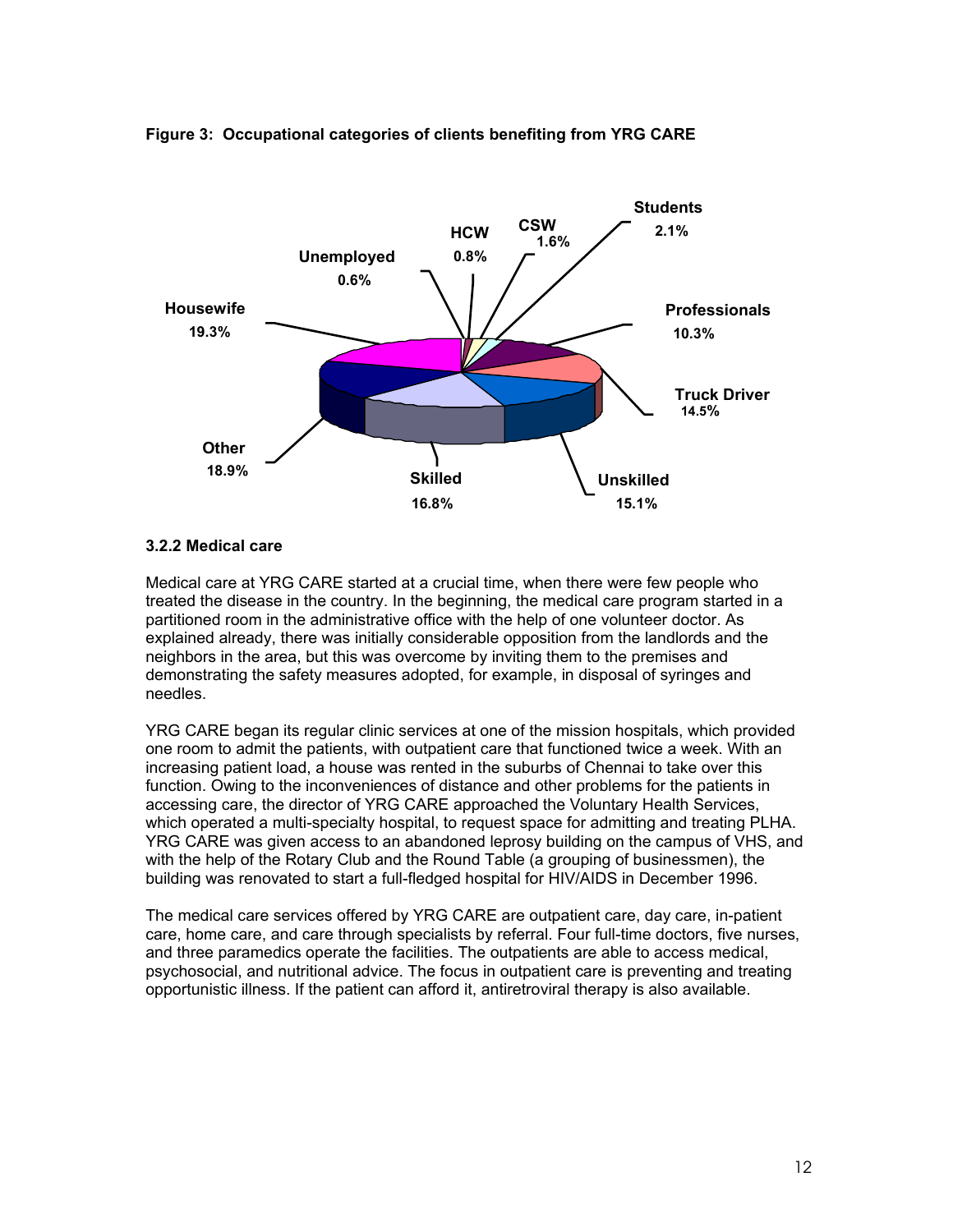Since it was founded, YRG CARE has paid great attention to the quality of care it provides, and how quality will be monitored and maintained. They follow guidelines developed by the government of India and by others, including WHO. $^{21}$  In fact, in 1998 the director of YRG CARE, Dr. Suniti Solomon, participated as a reviewer of new Government of India/NACO guidelines for HIV/AIDS care and support. In 2000, YRG CARE produced two publications relating to quality of care, the *HIV Colour Guide*, and a companion piece entitled *Treatment Guidelines*. 22

The experience and expertise of Dr. Suniti and the YRG CARE medical and support team in providing good quality care and support services have been recognized by the Government of India/NACO, WHO, UNAIDS and others. Abstracts and papers about YRG CARE's services and clinical experiences authored by Dr. Suniti and her team are often selected for presentation at international meetings and conferences. Four YRG CARE staff were selected to present papers at the Second International Conference on Prevention of HIV Transmission from Mothers to Infants in Montreal, Quebec, 1999. On top of these presentations, YRG CARE expertise is also partly reflected through more than 70articles that have been accepted for publication in peer-reviewed journals. $^{23}$ 

Although recognition of YRG CARE's expertise in providing quality care and support is important, staff understand that this must translate into vigilant adherence to standards of care that are consistently delivered to all patients. This begins with a rigorous orientation for all new clinical and counseling staff lasting three months, and the training period for nursing staff lasts for six months. Clinic staff do not prescribe medications until after the orientation period, and all new staff are closely supervised, observed, and supported through training and partnering with more experienced staff. Beyond orientation, YRG CARE's director, senior medical officer, and other senior staff undertake periodic spot checks for quality control purposes. Periodic case reviews are conducted to share common challenges and appropriate responses. Clinical staff regularly consult written treatment and care protocols based on the standards of care guidelines referenced previously.

An ongoing program of continuing education, staff development, and access to practical and up-to-date information underpins all of this supervision and close monitoring. This effort is not confined to YRG CARE itself, but is extended to other care providers. Since 1996, YRG CARE has produced a periodic publication called *Wrap-Up*<sup>24</sup> that summarizes new developments in HIV/AIDS care and support relevant to the Indian context. *Wrap-Up* is distributed to 3,000 physicians and other care providers in South India, and receives funding from the Australian Agency for International Development (AUSAID) in New Delhi.

l

<sup>21</sup> Care and support guidelines and reference texts used by YRG CARE include*: Guidelines for the clinical management of HIV infection in adults*, WHO, Geneva, 1991*; Guidelines for the clinical management of HIV infection in children*, WHO, Geneva, 1994; *AIDS home care handbook*, WHO, Geneva, 1993; and *The Sanford Guide to HIV/AIDS Therapy*, Jay P. Sanford et al, USA, 7<sup>th</sup> edition, 1998.

<sup>22</sup> Solomon, S. and colleagues, *HIV Disease in India: a colour guide*, 2000, East West Books (Madras), 117 pages; and Gaitonde, V. (editor), *Treatment guidelines*, 2000, East West Books  $(Madras)$ , 101 pages,  $^{23}$ 

<sup>23</sup> A full bibliographic reference is available upon request. Examples of articles include: "Ophthalmic manifestations of Human Immuno-deficiency Virus (HIV) infection in India," *Indian Journal of Ophthalmology*, Jyotirmay Biswas et al, 1999, no. 47, pages 87-93; "Prevalence and risk factors of HIV-1 and HIV-2 infection in urban and rural areas in Tamil Nadu, India," *International Journal of STD & AIDS*, Suniti Solomon et. al., 1998, no. 9, pages 98-103. 24 Back issues of *Wrap-Up* are available upon request.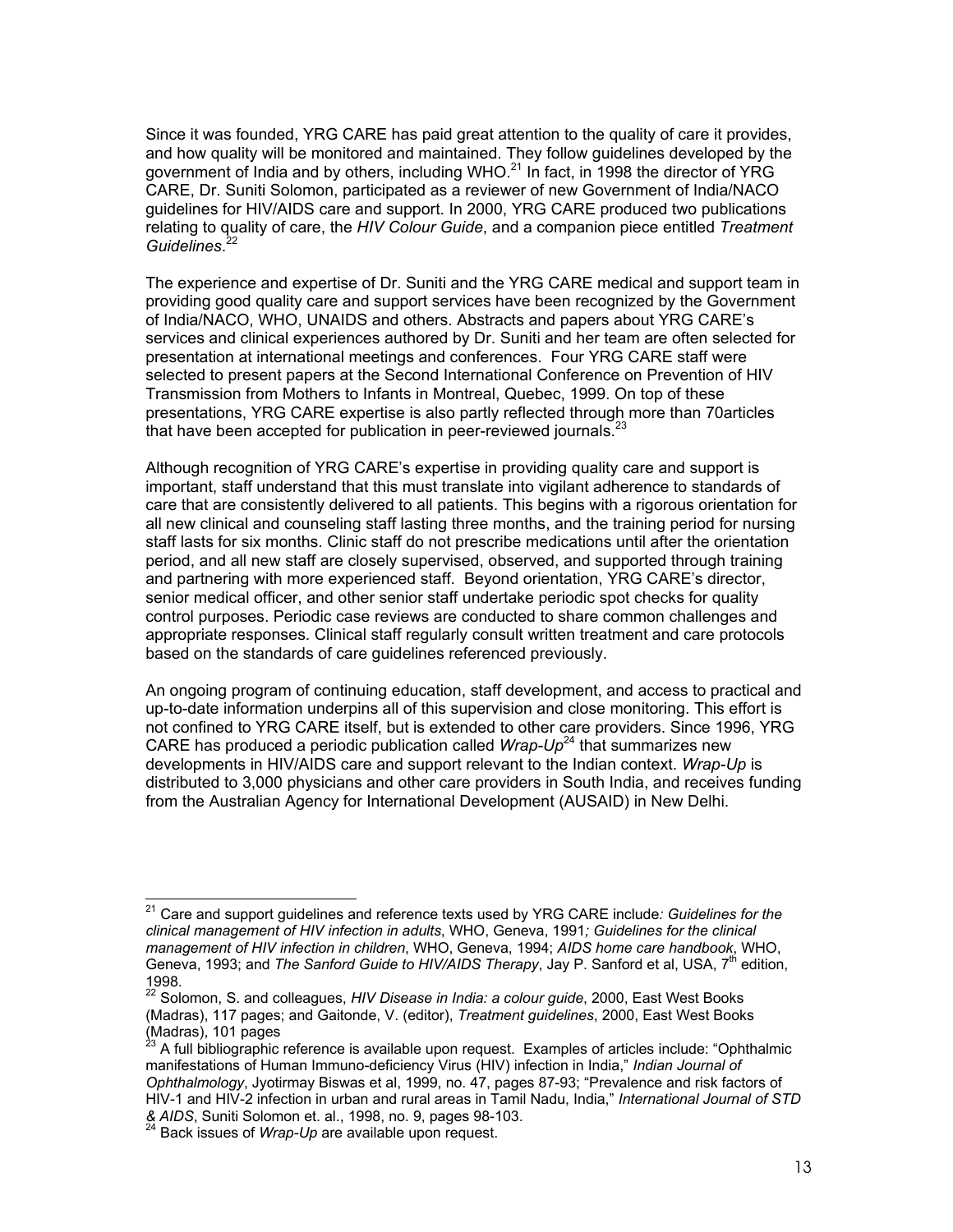# **3.2.2.1 Initial examination and diagnosis**

The physician examines the patient, detecting diseases and deciding on any treatment that is required. If the patient requires examination by a specialist, he or she is referred to the centre of the required specialty. Since December 1995, YRG CARE has successfully operated a consortium of consultants based at some of the premier specialty institutions in the city of Chennai, where patients can be referred.

# **3.2.2.2 Outpatient care**

The outpatient care unit operates from 10:00 am to 3:00 p.m. Monday to Saturday in the YRG CARE medical center on the VHS campus. Patients come by appointment or walk-in for consultation on HIV/AIDS-related ailments. Female patients are directed to the Women's Clinic, and the children are referred to the pediatric care facility. For the one-year period between September 1999 and August 2000, YRG CARE logged 3,420 outpatient visits.

# **3.2.2.3 Day care**

The day care department operates from 10:00 am to 3:00 p.m. Monday to Saturday. On average, 10 to 20 patients per month use the services per month for routine day care, including for routine medical check-up, infusions, injections, dressings, investigations, counseling, and nutritional assessment. The patients also receive a free dental check-up from Raagas Dental Clinic, which operates a clinic at the day care centre. In addition, a childcare clinic is operated once a month on a specified Sunday. The patients are informed of the date of the presence of the pediatrician during their first visit. The day care service was utilized 102 times during the year from September 1999 to August 2000.

#### **3.2.2.4 Inpatient care**

There are 24 beds for men, women and children at the medical centre. In addition, there are three private rooms in the main block of VHS. Acutely ill patients with complications of opportunistic infections (PCP, severe gastroenteritis, CMV retinitis, tuberculosis, crypto, toxoplasmosis, meningitis, etc.), who need intensive care are admitted and treated. Spiritual counseling is also made available for those who request it (approximately 10 to 15 patients utilize this service at a time). Patients stay in the hospital until they feel better, and are charged based on a sliding scale according to what they can afford to pay. A total of 2,830 bed-days were tallied for the period between September 1999 and August 2000.

# **3.2.2.5 The Women's Clinic**

Women with HIV/AIDS who come to the centre are directed to the Women's Clinic, where a female doctor examines them. The examination begins informally, with the doctor initiating a general dialogue about health. The patient's sexual history is taken, and issues related to personal hygiene, menstrual cycles, reproductive tract infection, reproductive health, sexual health, sexual practice, and safer sex are discussed. Modes of HIV/AIDS transmission and prevention are reviewed.

If the patient is pregnant, information regarding safer modes of delivery is elaborated. Antenatal, intrapartum, and postpartum care are explained. During the discussions, confidentiality and breastfeeding often crop up, and common myths and misconceptions are clarified. If it is found that there is a problem in the partners' relationship, the partner is asked to come for a discussion. The service is much in demand, and women often return with their spouses for further advice. Depending on need, the use of condoms is demonstrated to the couple.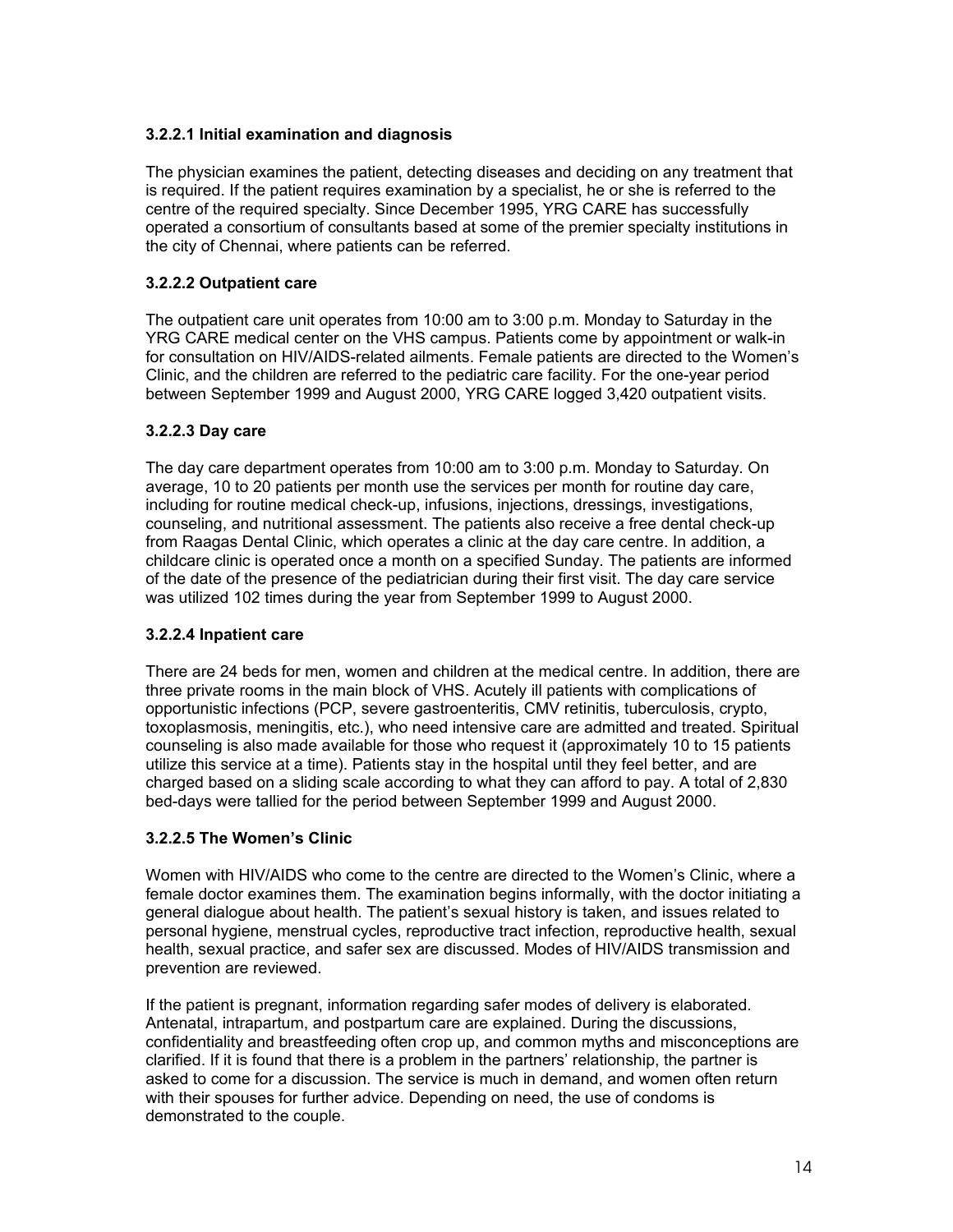#### **3.2.2.6 Pediatric care**

Until the end of 2000, this service operated once a month with the help of a pediatrician who visits the medical centre from Mysore; however a consultant pediatrician from VHS is now handling this service. Pediatric care is usually outpatient care, and if the children are acutely ill they are admitted in the centre and followed-up by the physicians of YRG CARE.

#### **3.2.2.7 Home care**

Home care is an integral part of the ideal continuum of care model, as part of psychosocial support and medical care. The service, in operation since 1994, supports terminally ill people, pregnant women, and very important people (VIPs). A senior nurse undertakes the visits, and doctors visit when necessary. Patients are visited at home as friends, without any sort of such formalities as uniforms, in order to guard the confidentiality of the patient.

A radius of 30 kilometers from the hospital is covered under the home care service. Patients are followed on demand or by a routine, as needed. Treatment advice, counseling, nutritional advice, and monitoring of the current health condition are some of the issues covered during the visit. Confidentiality is strictly observed. Patients are charged according to the distance that must be traveled, apart from a nominal fee of 100 Rs. An estimated 208 home care visits occurred during the period from September 1999 through August 2000.

# **3.2.2.8 Referral**

The importance of a client-centered service is evident through the network that YRG CARE has built up over the years with specialty hospitals, NGOs, doctors, individuals, and other institutions. This service started with motivating the doctors of prestigious specialty centers in the city who were willing to offer assistance in the care for the PLHA. The aim of the service is to ensure adequate treatment for all patients depending on their need.

YRG CARE networks with Sankara Nethralaya for ophthalmology and diagnostic care; Voluntary Health Services for neurology; Rigid Hospital for gastrointestinal, obstetrics and gynecology care; and CSI Rainy Hospital for obstetrics and gynecology care. Referrals are made to individual doctor for dermatology and pediatric care. NGOs and community-based organizations offer services in short stay homes, providing food and clothing to PLHA. YRG CARE places great importance on ensuring that PLHA will always have somewhere to go for treatment, and building and maintaining a viable referral network helps ensure that this critical objective is met.

#### **3.3 Other services and activities**

#### **3.3.1 Support services**

The support services offered by YRG CARE consist of legal assistance, education, employment, insurance, and more. These services are offered with the help of professionals who volunteer to support PLHA.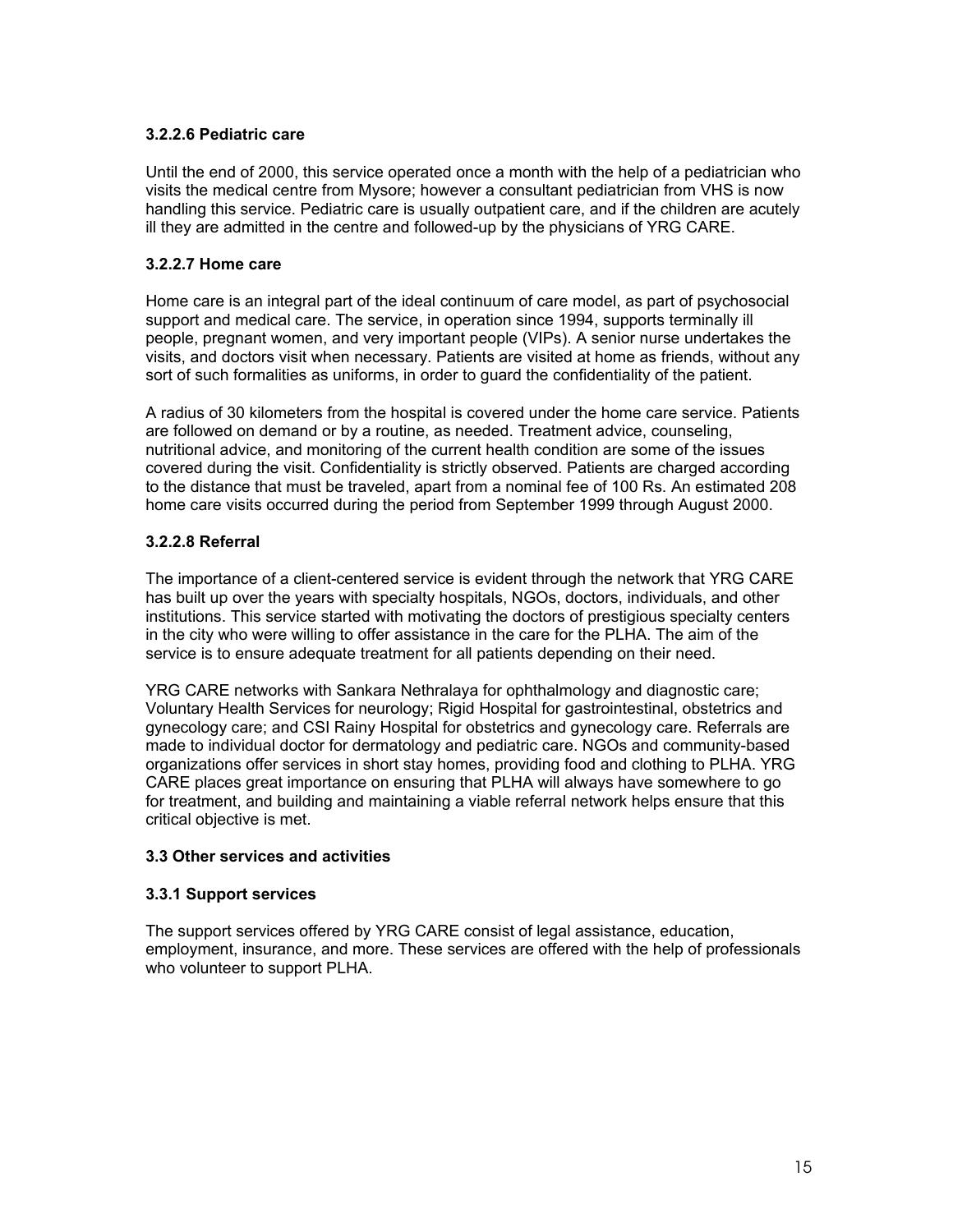# **3.3.2 Policy, advocacy, and networking**

YRG CARE invests considerable effort in participating in state, national, and international meetings and conferences to influence the adoption of more appropriate policies relating to prevention, care, and support for PLHA. Advocacy for the rights of PLHA is supported by the statistics and experiences of YRG CARE and the ongoing clinical and social research that it conducts. YRG CARE is also an active member of NET WORKS, a group of 15 NGOs working to prevent the spread of HIV/AIDS in India and Nepal, supported by the Ford Foundation. These organizations work with many diverse constituencies, including the rural and urban poor, the middle class, truckers, people working in prostitution, drug users, blood donors, men who have sex with men, non-literates, adolescents, community groups, health providers, the military, and police. $25$ 

# **3.3.3 Training and support services offered**

Through the experience gained in dealing with PLHA, as well as in the area of prevention, YRG CARE has become an important source of professional training on HIV/AIDS and related fields. Training is provided to other trainers, doctors, and paramedics, within the government, NGO, and private sectors. In-house training is offered for university students from India and abroad, and for professionals to get a first-hand experience of working with PLHA.

In recent years, YRG CARE has increased the training and capacity-building activities it provides, such as those it conducts with Horizons and the International HIV/AIDS Alliance to scale-up care and support services at four sites in South India. Through this project, for example, YRG CARE works with partners to identify needs, and then organizes training workshops, mentoring, exchange visits with other organizations, or on-site visits at YRG CARE, depending on what is most appropriate. Topics covered are wide ranging, covering such organizational development subjects as proposal writing, resource mobilization, and project management, as well as technical issues relating to HIV/AIDS treatment and care.

#### **3.3.4 Staff development and continuing education at YRG CARE**

Depending on staff experience and capacity, special training is organized.<sup>26</sup> Experts and professionals in different fields do the training, or else staff development is supported through attendance at external meetings, conferences, and other skills-building opportunities, both inside and outside the country. Dissemination of the latest information on HIV/AIDS takes place during regular meetings and discussions, and helps the staff keep abreast of the latest developments in the field of care and support.

#### **3.3.5 Publications and research**

YRG CARE has a long list of more than 40 publications to its credit on a diverse range of topics related to HIV/AIDS (available upon request), developed in response to a recognition that there is a severe lack of information about the disease within the India context. Realizing the need for context-based information, meticulous effort has gone into documenting the medical problems of PLHA who have visited YRG CARE.

As already mentioned, YRG CARE disseminates a quarterly newsletter to health workers called *Wrap-Up*, with 3,000 copies circulated to universities, physicians, academic and research institutions, NGOs, donors, and individuals who show special interest in the field. The organization has also produced numerous educational and training materials.

<sup>&</sup>lt;sup>25</sup> YRG CARE organizational brochure.

 $^{26}$  See also section 2, Medical care, covering the assurance of quality of care within YRG CARE.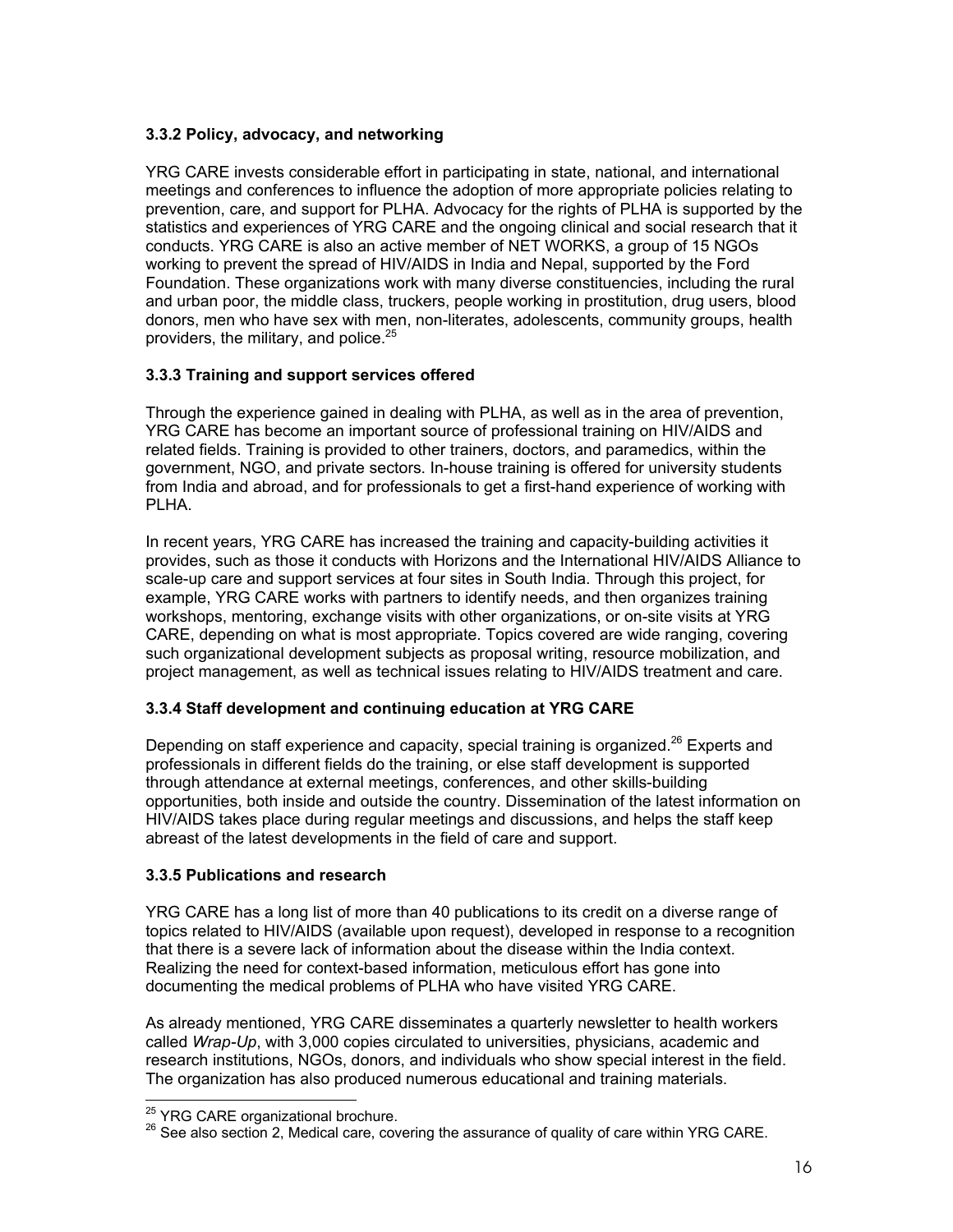The organization is involved in numerous research projects, sometimes in collaboration with other national and international organizations. Research findings have been presented worldwide and published in national and international journals.

#### **3.3.6 Resource mobilization and sustainability**

Prevention programs at YRG CARE have been successful in attracting donor funding, notably from the Ford Foundation, which provided the very first grant for the organization's work. YRG CARE also carries out a limited number of programs in industrial settings for a fee, paid by the employer. Consistent with what has been observed in other developing counties, YRG CARE has found that donors are much more willing to provide funds for prevention work than for care and support, and this has been a constant challenge.

YRG CARE has recognized the importance of developing and sustaining a diverse source of resources. This is not limited to financial contributions but also includes donated materials, drugs, the donated time of medical specialist and volunteers, and other in-kind contributions. In-kind support mobilized by YRG CARE has been extremely important in enabling the organization to expand and sustain the care and support services it provides.

From 1994 to1997, requests from YRG CARE for support from established donor agencies yielded no results. Most donor agencies viewed the area of care and support as a "bottomless sea" and restricted their support only to prevention activities. However, in 1997, the Australian Agency for International Development (AUSAID) provided a small grant in support of YRG CARE's medical center. YRG CARE received a second grant from AUSAID in 1998, yet owing to a shift in their funding priorities (they moved to support programs in the North East), there was no further support forthcoming from this agency after that time. In 1999, the Levis Strauss Foundation in the United States provided a small US\$15,000 grant to partially support the activities of the medical center.

Until 1997, YRG CARE met its infrastructure needs from donations from local Rotary Clubs, Round Tables, and other community social action groups. In return, YRG CARE offered a number of public education workshops and was featured in community discussion forums. YRG CARE discovered that individuals were more forthcoming about supporting their work when there was an appeal on an empathetic level, rather than at an organizational level. Another strategy that facilitated contributions by individuals for care and support work was that YRG CARE worked out a per-patient day cost of care, which currently stands at Rs. 1,092 per week or approximately US\$4.00 a day. Clearly delineating these costs helped mobilize a number of philanthropic individuals, who then expanded their support through inkind donations (e.g., a television, linen, drugs, food for patients and families on visits, etc.). The Rotary District donated a three-wheeler "auto-rickshaw" in support of the home care team.

An important strength of YRG CARE has always been its investment in networking. Reliable partners have emerged from the process of networking. For example, the VHS hospital provided an unused leprosy building to YRG CARE that was renovated and rebuilt into its medical center, today a 24-bed facility. Also through networking, YRG CARE facilitated the formation of a "consortium of consultants" comprised of eminent physicians and surgeons in the city. These consultants donate their valuable time and services to patients referred by YRG CARE. Some of these consultants were part of large institutions (e.g., an ophthalmic care and research facility, and a dental health teaching institution). This occurred at a time when most hospitals in the city were still actively discriminating against those living with HIV. Similarly, a team of volunteers comprised mostly of young adults began to provide support services for patients accessing YRG CARE for services.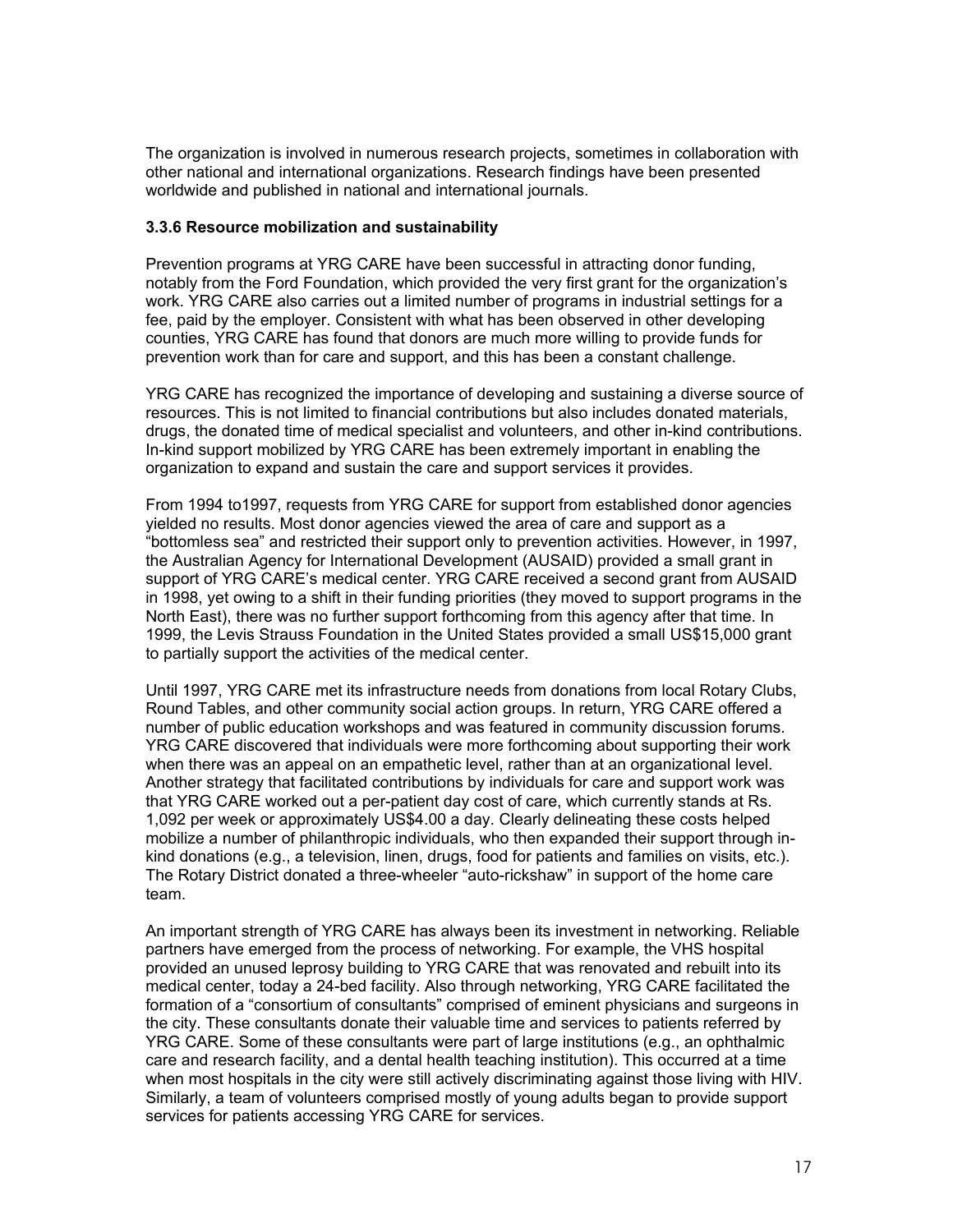The importance of donor support cannot be discounted. Although many may view 100 percent user fee cost-recovery as optimal, the reality of patients with disadvantaged economic backgrounds necessitates supplementary grants for maintaining and building care and support services. The grant from AUSAID provided the stability for YRG CARE to recruit full-time medical personnel. It enabled YRG CARE to begin clinical research in association with U.S. universities, notably Brown University, which also meant that patients would gain access to diagnostic tests as well as drugs for common opportunistic infections. These projects also support staff salaries.

Serving our patients better is the priority that underpins all research projects that YRG CARE engages in. An Institutional Review Board scrutinizes all research projects for participant safety, and YRG CARE does not undertake the testing of experimental drugs, devices, or procedures on patients.

One of the key strategies of financial management at YRG CARE is described as "recouping of resources." As a non-profit organization, YRG CARE is committed to providing free services to those in need. However, since HIV affects individuals from a range of economic backgrounds, it has established a user fee system. This system applies the principle of "adequate pricing." A sliding scale allows concessions and waivers to be made in line with the financial status of a patient (established through a financial counseling session). Services, laboratory tests, drugs, and other support are assigned costs based on the sliding scale.

Drugs do not include antiretrovirals, except in cases where the patient can afford it. However, YRG CARE is among the very few agencies in India to provide antiretroviral prophylaxis to prevent mother-to-child transmission of HIV. In 1997, YRG CARE established a patient care fund, with local donations qualifying for tax deductions, and visitors to the medical center often provide donations to this fund. The fund is operated as a revolving fund to support the deficits from the application of the sliding scale, for purchase of antiretroviral drugs and infant formula. Since YRG CARE does not as yet have an operating theatre for delivery of pregnant women living with HIV, it hires operating theatres from other hospitals. When patients cannot afford to meet these costs, the fund would support them. A consultant obstetrician-gynecologist and other support staff perform *pro bono* work for such patients.

Finally, the YRG CARE medical center offers training and hands-on experience for physicians in HIV management, offered at a cost of Rs. 5,000 for a five-day period. Students from international universities also undertake elective placements at YRG CARE and pay a small U.S. dollar fee for overheads and the costs of time of the medical personnel attending to their training needs.

#### **3.3.7 Project development and management**

YRG CARE conceptualizes and manages the work that it conducts into four project areas: service projects, training/scaling-up projects, research projects, and strategic projects.<sup>27</sup> Service projects represent the backbone of the organization's work and include the provision of prevention education and sensitization on HIV/AIDS and other STIs, sexuality, and reproductive health, as well as other ongoing public education programs. The integrated continuum of care and support services also falls into this category, including voluntary counseling and testing, medical and psychosocial care and support (inclusive of day care, inpatient services and home care), and other ongoing support services for PLHA and their families.

l

 $27$  From the YRG CARE proposal to the GAP Foundation, page 2.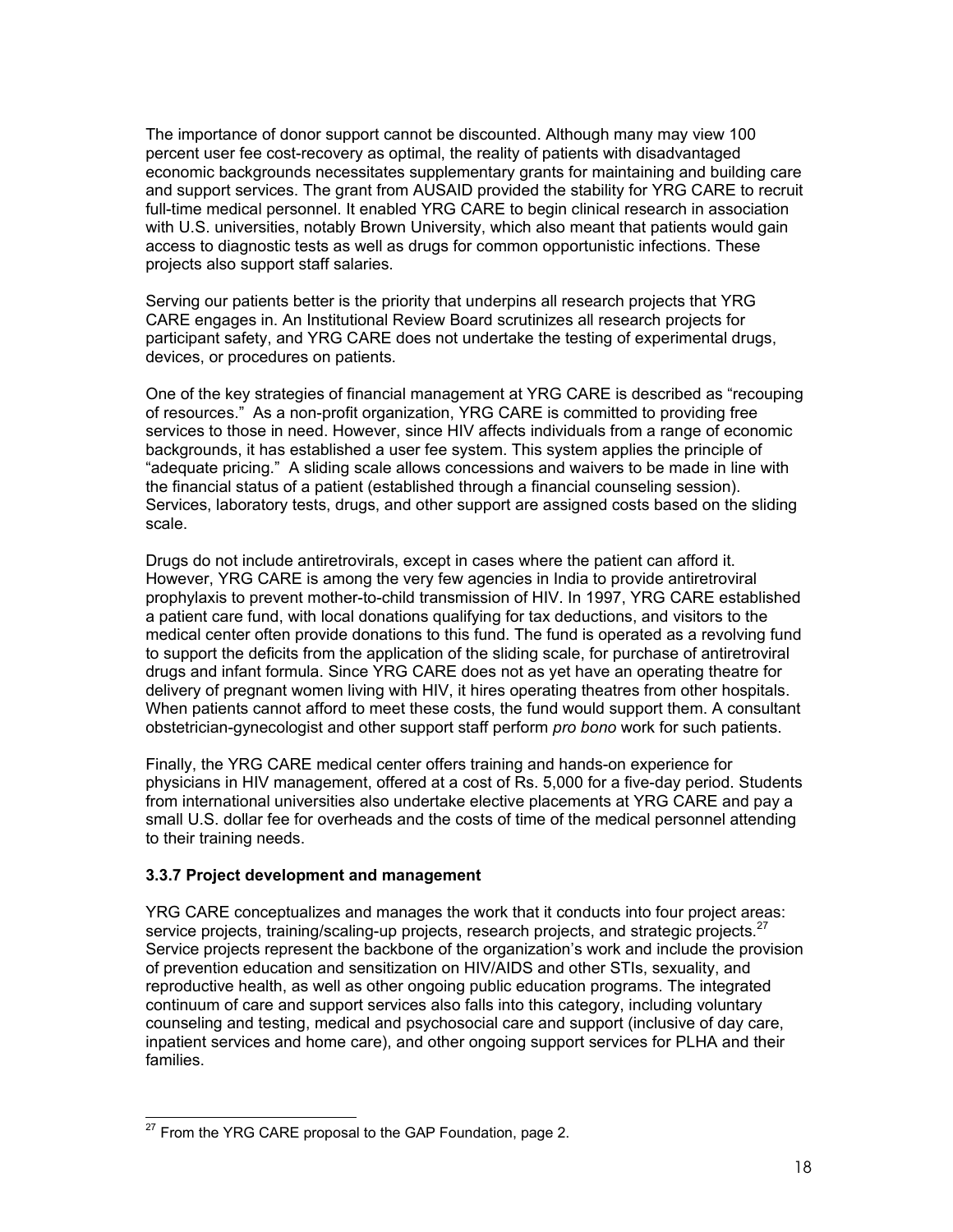The second area, training/scale-up projects, covers the training that is provided to others by YRG CARE. A number of activities are clustered into this category, including training on prevention, care and support, and scaling-up, to community groups, adolescents and youth, PLHA, health professionals, HIV/AIDS service providers, the media, and police. Efforts to document and disseminate lessons learned to others also fall into this category, such as the *HIV Colour Guide* and *HIV Treatment Guidelines*.

As is evident from the title of the third area, the research projects category comprises all of the research activities undertaken by YRG CARE, including those it does on its own or in collaboration with others, such as Brown University, Fogarty International, Johns Hopkins University, the University of California at, San Francisco, and the Horizons Program/Population Council.

The final area, strategic projects, are projects viewed as pilots, new ventures, or one-off activities for the organization, which may or may not eventually become fully integrated into the mainstream work of YRG CARE as a service project. Examples are the organization's work on HIV education in prisons, among the police and armed forces, and others.